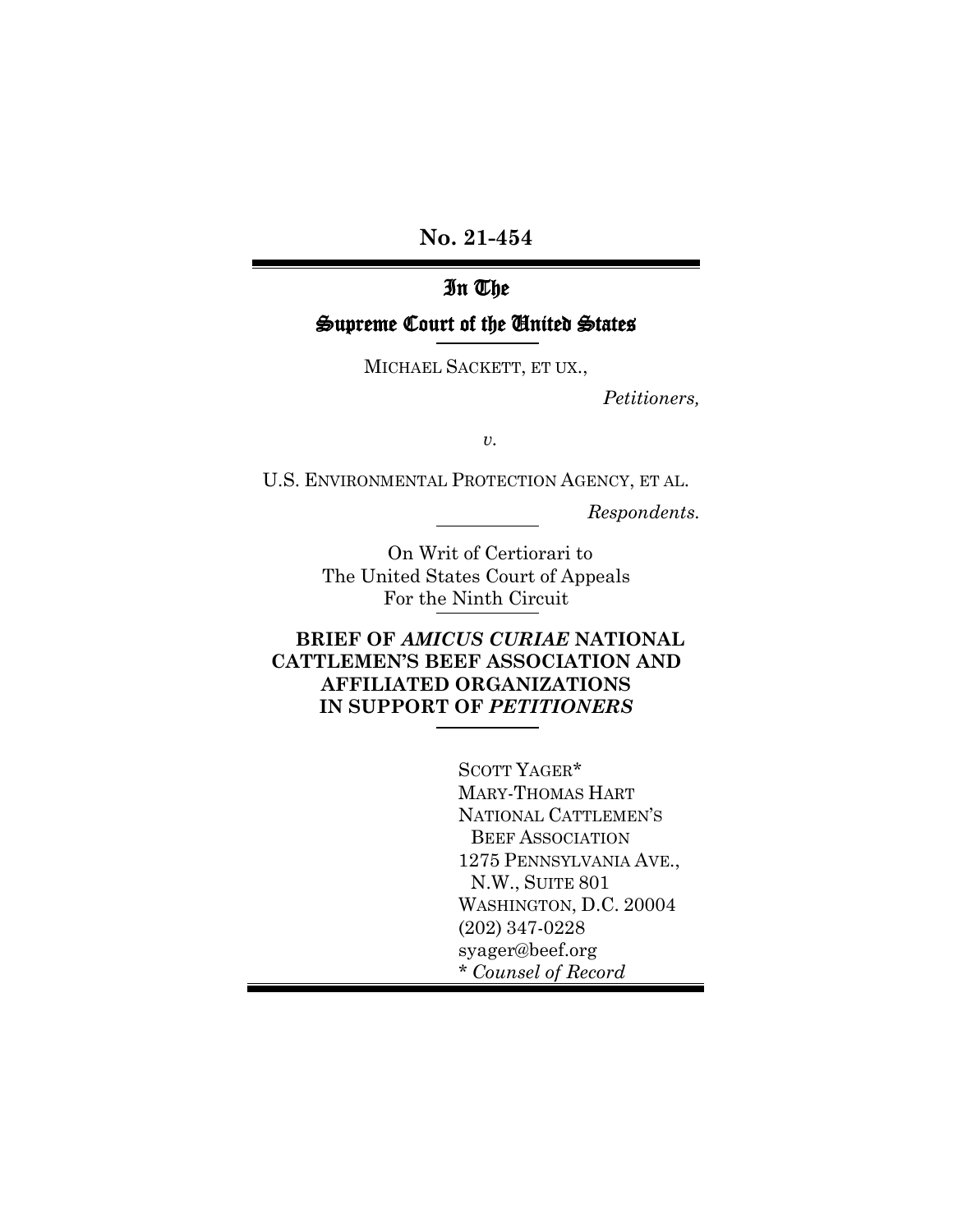# **QUESTION PRESENTED**

Whether the Ninth Circuit set forth the proper test for determining whether wetlands are "waters of the United States" under the Clean Water Act, 33 U.S.C. §1362(7).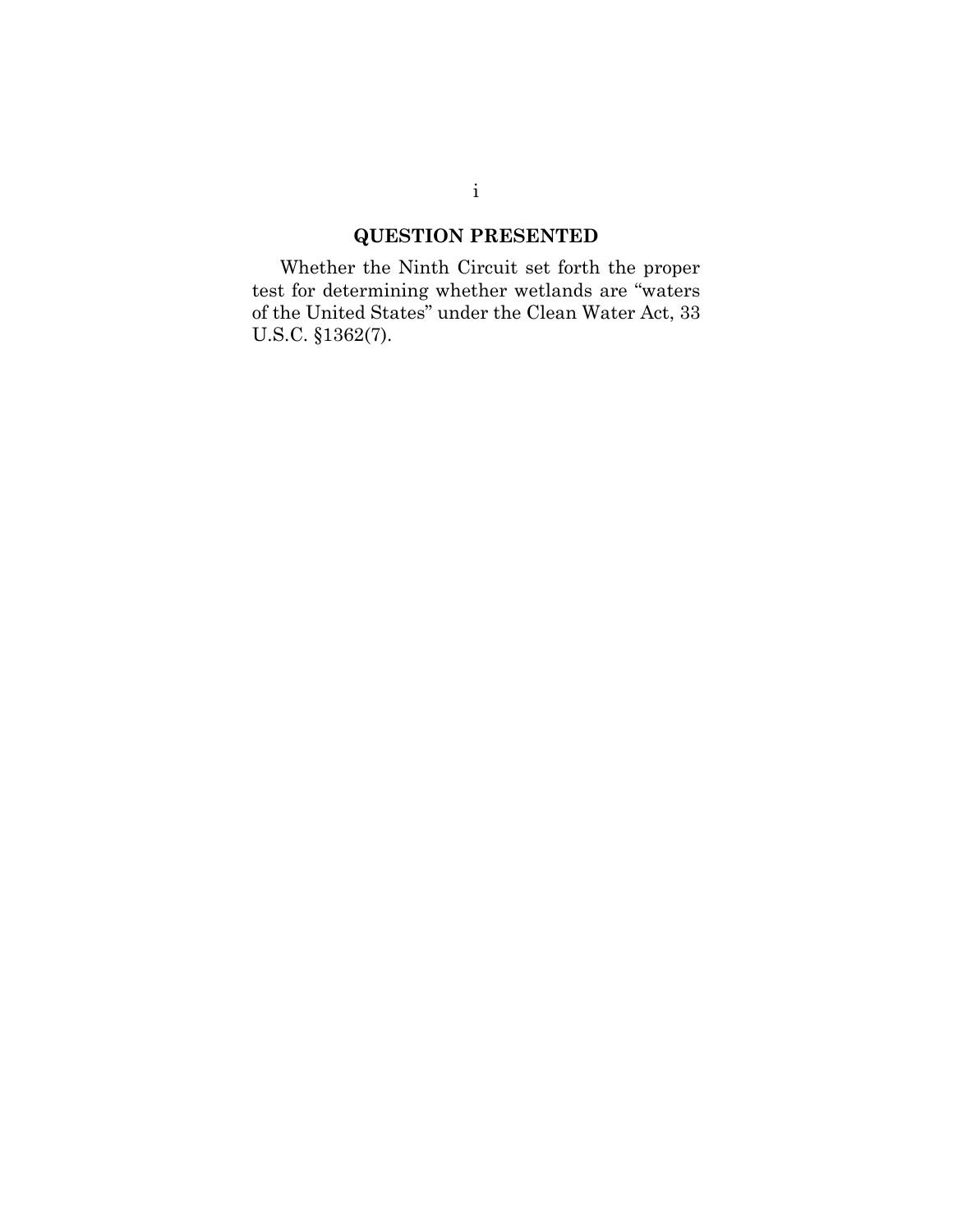# **TABLE OF CONTENTS**

| Page(s)                                                                                                                          |
|----------------------------------------------------------------------------------------------------------------------------------|
| INTEREST OF AMICUS CURIAE  1                                                                                                     |
|                                                                                                                                  |
|                                                                                                                                  |
| I. COMBINING THE RELATIVE PERMANENCE<br>AND SIGNIFICANT NEXUS STANDARDS IS<br>THE MOST APPROPRIATE TEST OF CLEAN                 |
| A. Shortcomings of the Significant Nexus                                                                                         |
| As written by Kennedy: case-by-case<br>1.<br>determinations run unconstitutionally                                               |
| 2. As interpreted in the 2015 rule  11                                                                                           |
| Trading Vagueness for Overreach 11<br>$\mathbf{a}$ .                                                                             |
| b. Physical indicators, alone, are                                                                                               |
| B. Shortcomings of the relative permanence                                                                                       |
| Regulation of the "merest trickle" 14<br>1.                                                                                      |
| As interpreted in the Navigable Waters<br>2.<br>Protection Rule, relative permanence<br>constituted flow in a "typical year"  16 |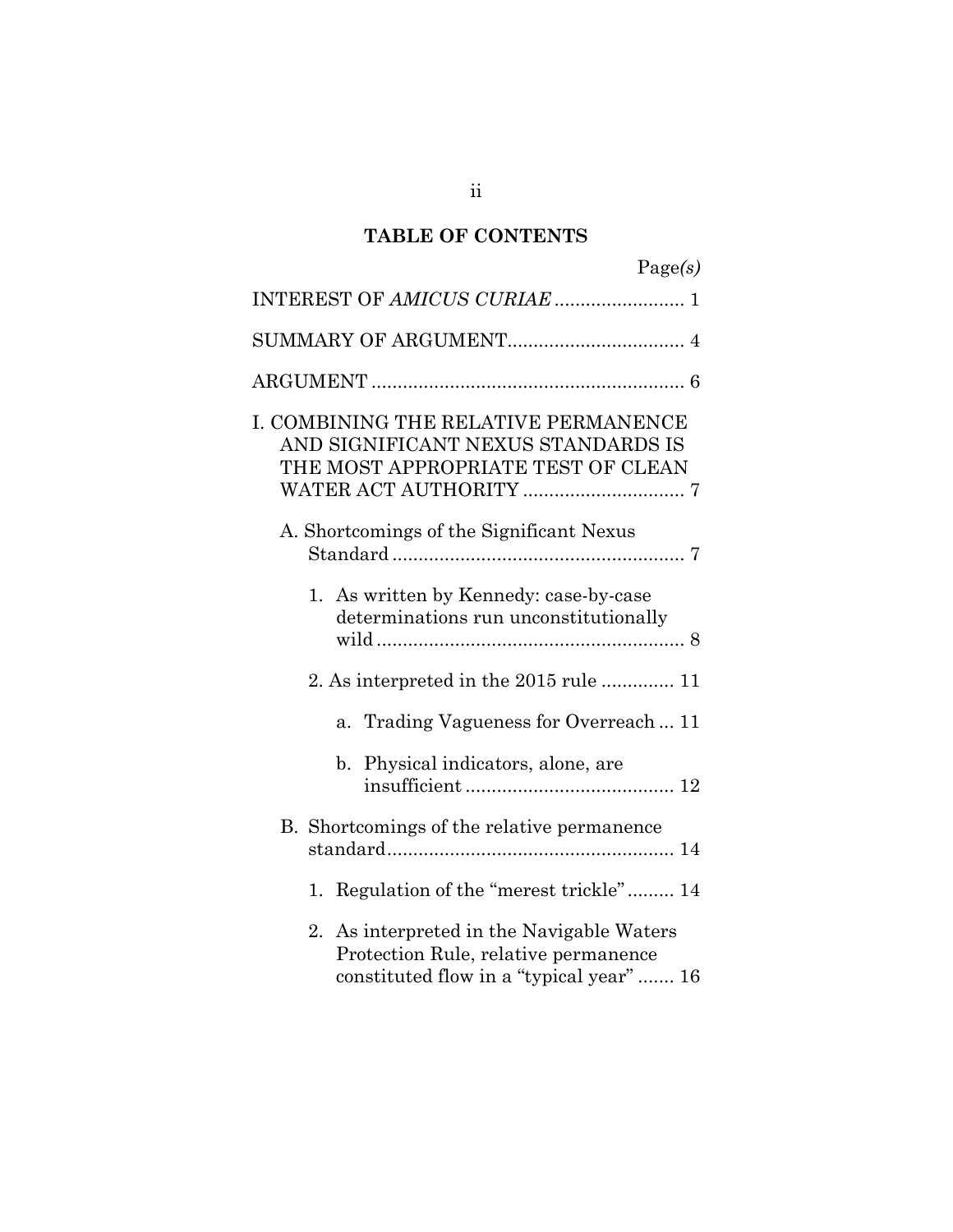|    | C. Combine significant nexus and relative<br>permanence to achieve a two-part test that<br>constitutionally regulates the nation's                                                                               |
|----|------------------------------------------------------------------------------------------------------------------------------------------------------------------------------------------------------------------|
|    | 1. Step 1: Are visual indicators present?  18                                                                                                                                                                    |
| 2. | Step 2: If visual indicators are present,<br>does the feature have relatively<br>permanent flow with a continuous<br>surface connection to navigable-in-fact                                                     |
|    | 3. Combining the tests provides much-<br>needed clarity for landowners 20                                                                                                                                        |
|    | 4. Adopting the "Rapanos two-step"<br>remedies the failings of the significant<br>nexus and relative permanence tests 21                                                                                         |
|    | II. SHOULD THE COURT DECLINE TO<br>REQUIRE SATISFACTION OF BOTH THE<br>SIGNIFICANT NEXUS AND RELATIVE<br>PERMANENCE TESTS, IT SHOULD FIND<br>THE RELATIVE PERMANANCE TEST AS<br>THE SOLE JURISDICTIONAL TEST  24 |
|    | A. Varying tests among the federal circuits<br>create uncertainty within the regulated                                                                                                                           |
|    | B. Of the existing tests, the plurality's test<br>most closely follows congressional intent<br>and Supreme Court precedent 26                                                                                    |
|    |                                                                                                                                                                                                                  |

# iii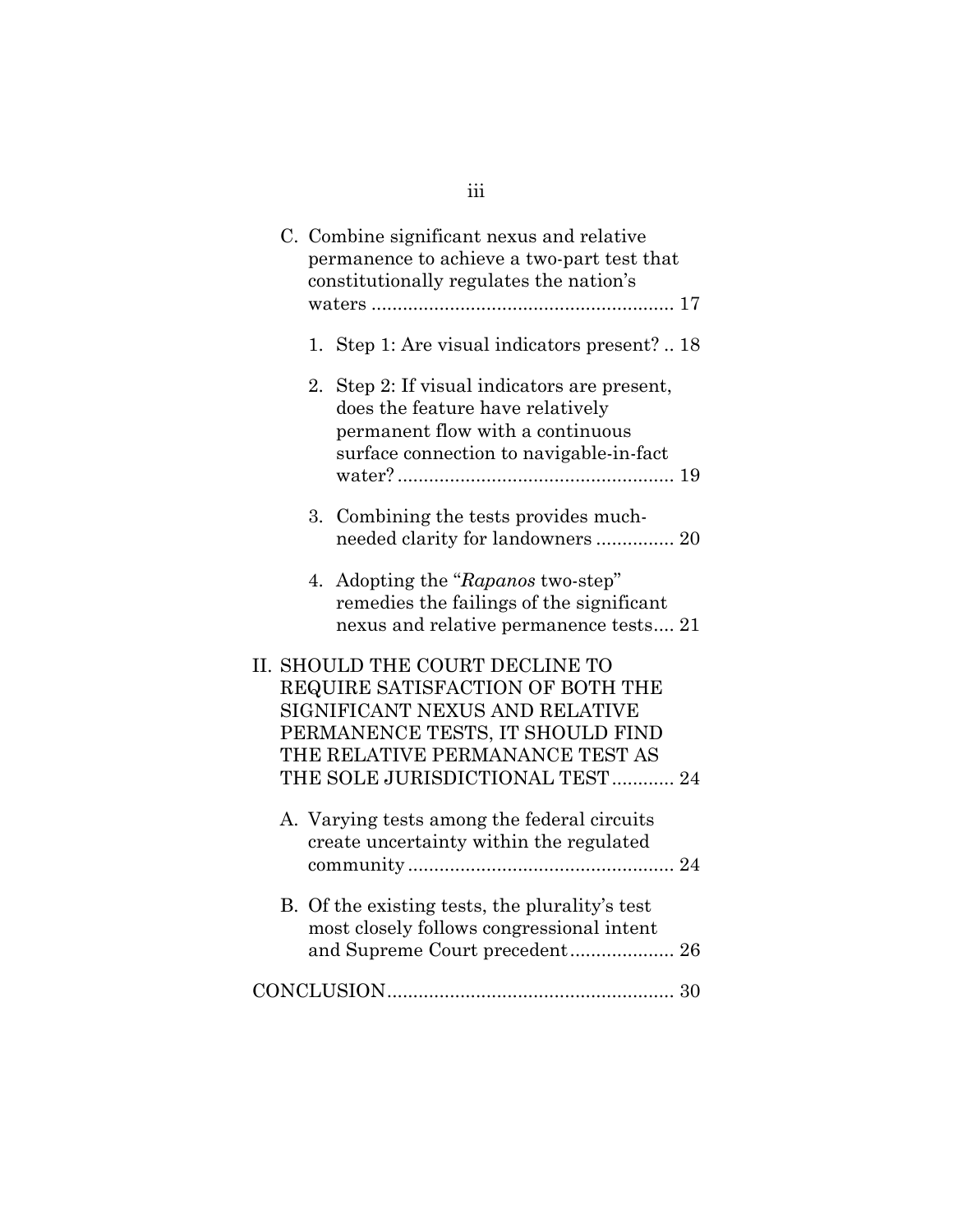# **TABLE OF AUTHORITIES**

# Page*(s)*

# **Cases**

| Duarte Nursery, Inc. v. United States Army Corps<br>of Eng'rs, 2019 U.S. Dist. LEXIS 75309 |
|--------------------------------------------------------------------------------------------|
| Elonis v. United States,                                                                   |
| Georgia v. Wheeler,<br>418 F. Supp. 3d 1336 (S.D. Ga. 2019)  11, 12                        |
| Grayned v. City of Rockford,                                                               |
| Hawkes v. United States,                                                                   |
| Marks v. United States,                                                                    |
| Pasqua Yaqui Tribe v. United States EPA,<br>2021 U.S. Dist. LEXIS 163921                   |
| Precon Dev. Corp. v. U.S. Army Corps of Eng'rs,                                            |
| Rapanos v. United States,                                                                  |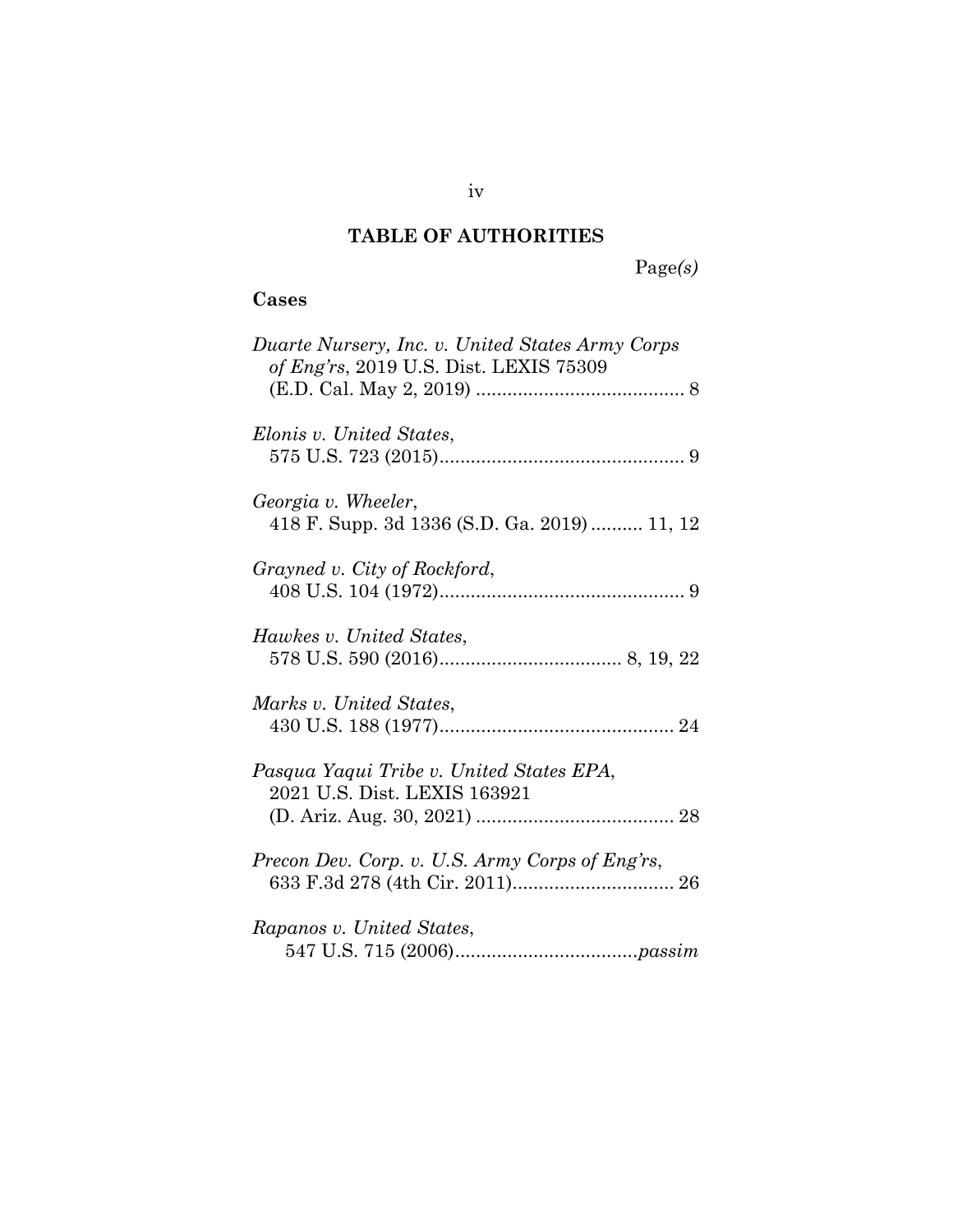| Solid Waste Agency v. United States Army Corps                                           |
|------------------------------------------------------------------------------------------|
| Staples v. United States,                                                                |
| United States v. Bailey,<br>571 F.3d 791 (8th Cir. 2009) 11, 25                          |
| United States v. Cundiff,                                                                |
| United States v. Donovan,<br>661 F.3d 174 (3d Cir. 2011)  21, 25                         |
| United States v. Gerke Excavating, Inc.,<br>464 F.3d 723 (7th Cir. 2006) (per curiam) 25 |
| United States v. Johnson,<br>467 F.3d 56 (1st Cir. 2006) 24, 25, 26                      |
| United States v. Lapant,<br>2019 U.S. Dist. LEXIS 75309                                  |
| United States v. Lucas,                                                                  |
| United States v. Riverside Bayview Homes, Inc.,                                          |
| United States v. Robison,                                                                |

v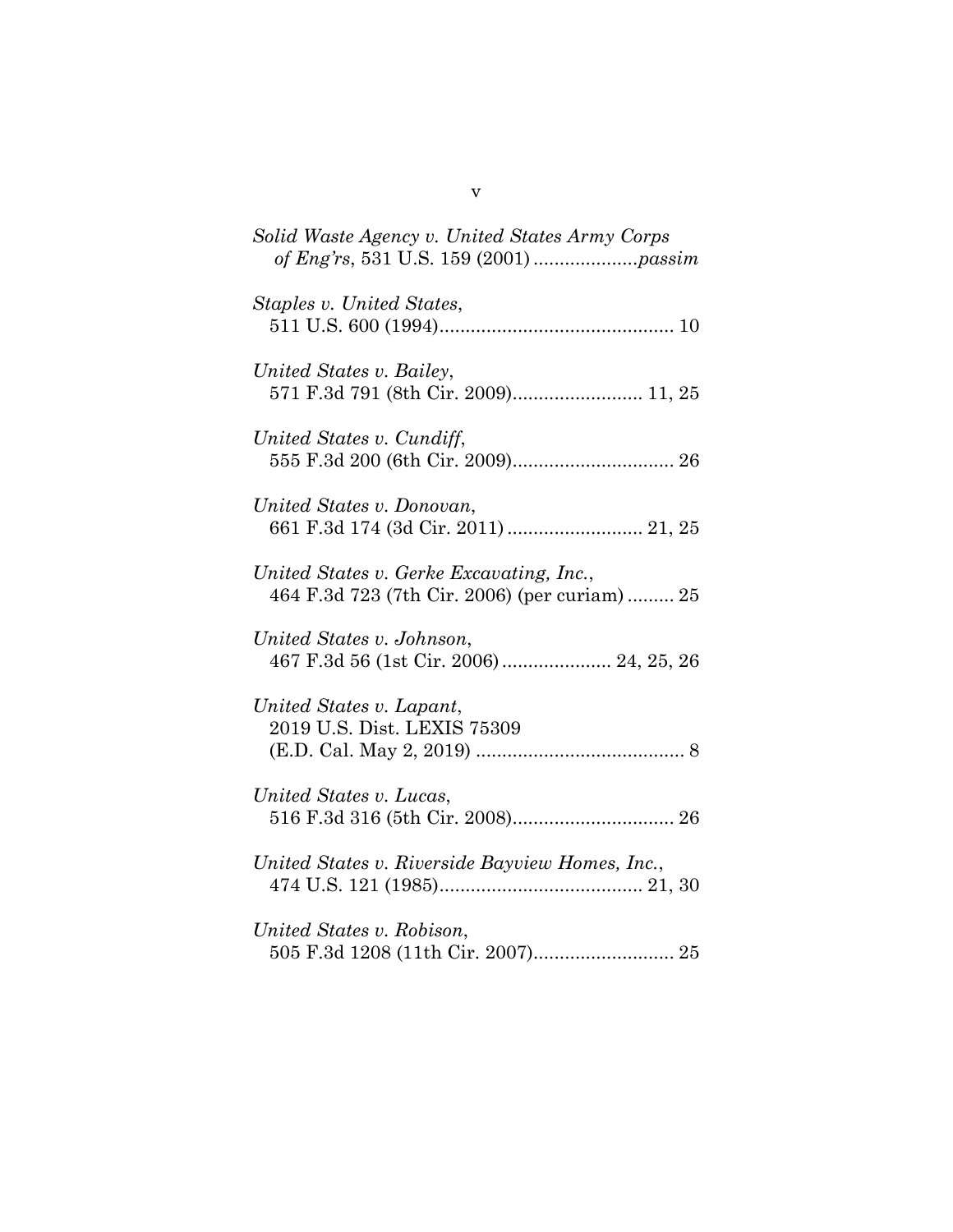# **Constitution and Statutes**

| $33 \text{ U.S.C.} \S 1321 \dots 3$                                                                                                  |
|--------------------------------------------------------------------------------------------------------------------------------------|
|                                                                                                                                      |
|                                                                                                                                      |
| Regulations                                                                                                                          |
|                                                                                                                                      |
| Clean Water Rule: Definition of "Waters of the<br>United States", 80 Fed. Reg. 37053 (June 29,                                       |
| 80 Fed. Reg. 37126 (June 29, 2015) 11                                                                                                |
| Navigable Waters Protection Rule: Definition of<br>"Waters of the United States", 85 Fed. Reg.<br>22250 (April 21, 2020)  17, 22, 23 |
|                                                                                                                                      |
| Proposed Rule, Revised Definition of "Waters"                                                                                        |

of the United States", 86 Fed Reg. 69372 et seq. 6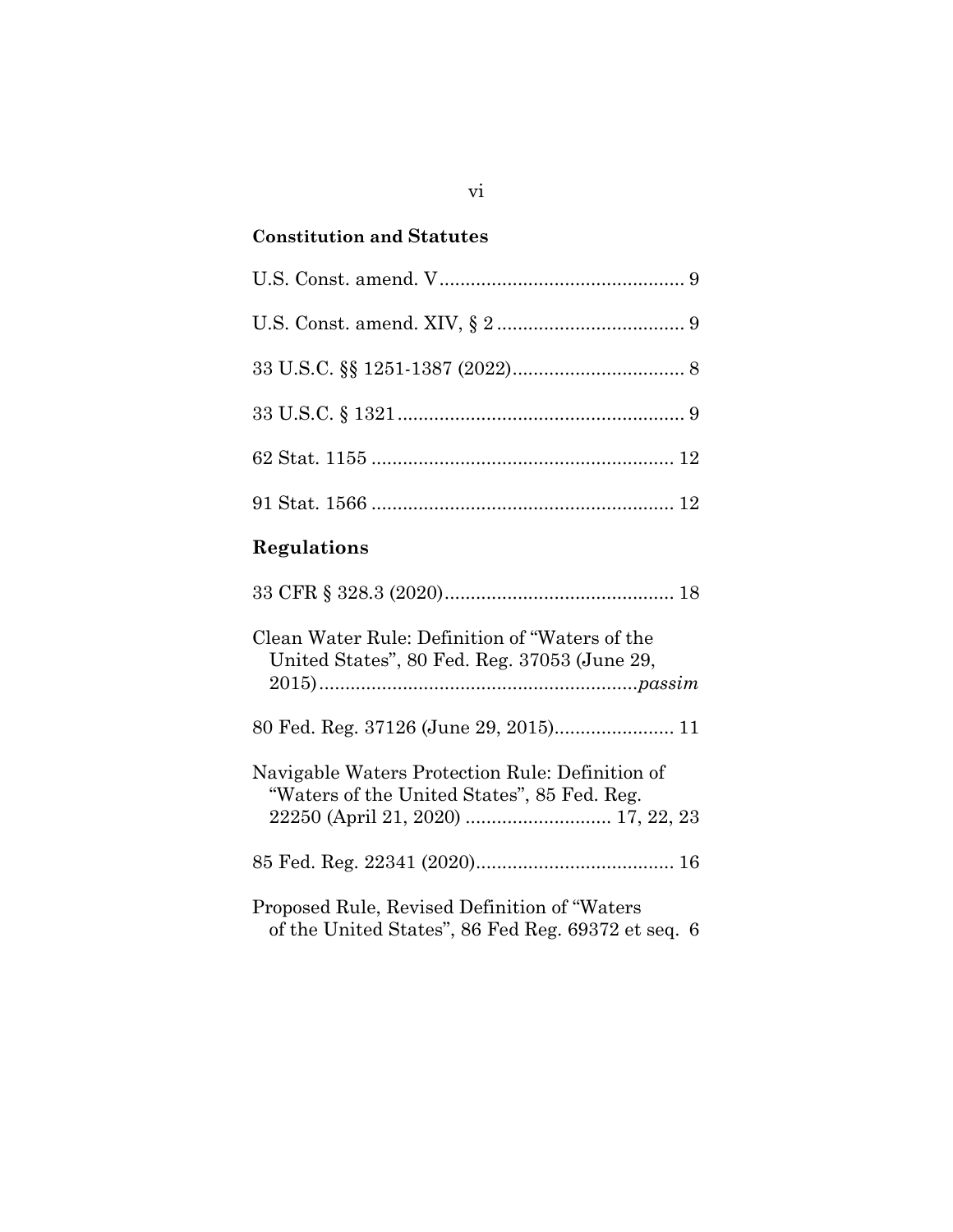# **Other Authorities**

| https://www.nrcs.usda.gov/Internet/FSE<br>DOCUMENTS/nrcs142p2_024290.pdf 18                                                                        |
|----------------------------------------------------------------------------------------------------------------------------------------------------|
| The Nat'l Agric. Law Ctr., Waters of the United<br>States: Timeline of Definitions (April 21, 2020) 4                                              |
| USDA-ERS, Total grazing land, by region, State,                                                                                                    |
| U.S. Envtl. Prot. Agency, Connectivity of Streams<br>and Wetlands to Downstream Waters: A Review<br>and Synthesis of the Scientific Evidence (Jan. |

## vii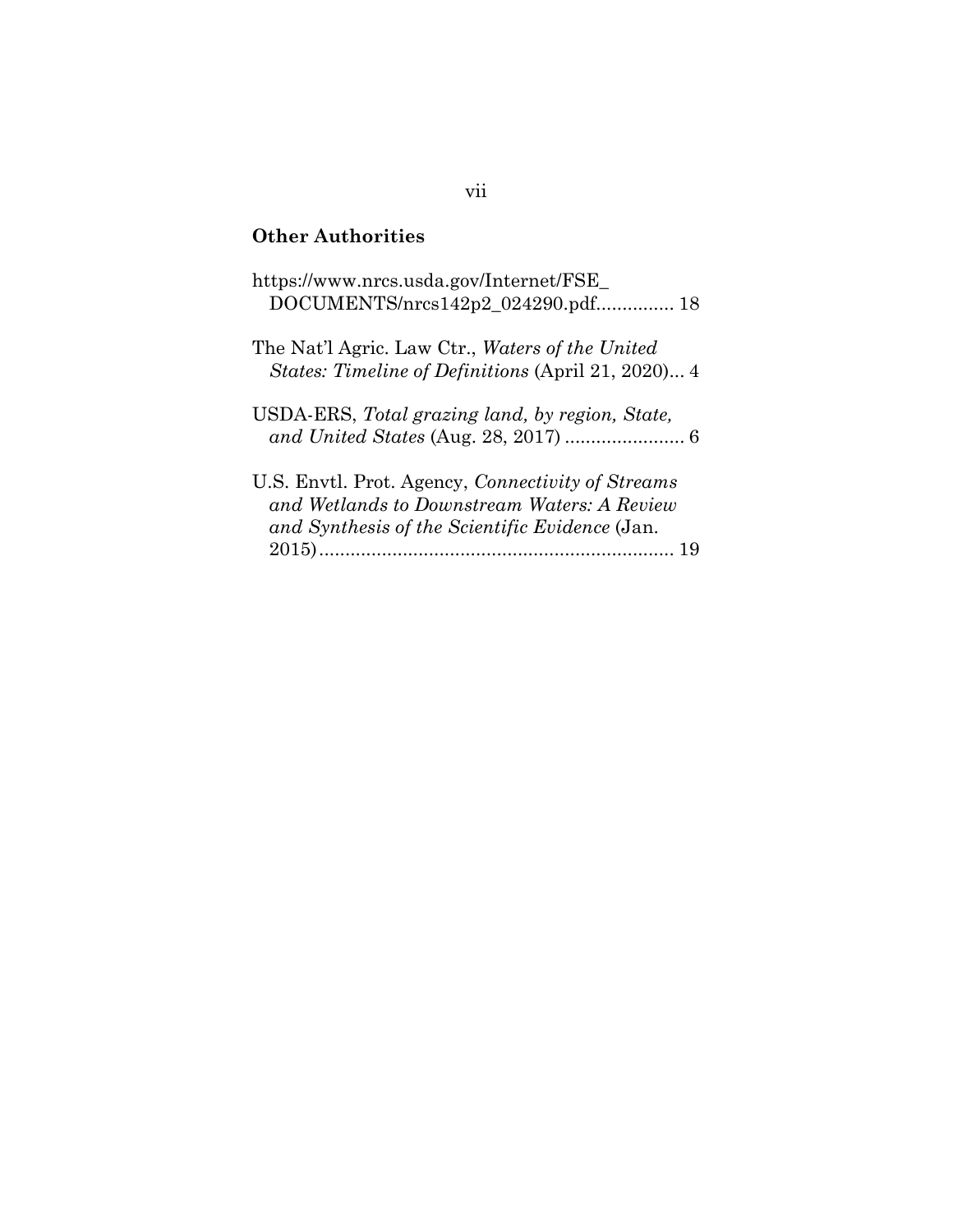#### **INTEREST OF** *AMICUS CURIAE[1](#page-8-0)*

The National Cattlemen's Beef Association (NCBA), based in Centennial, Colorado, is the largest and oldest national trade association representing American cattle producers. Through direct membership and state affiliate membership, NCBA represents more than 250,000 of America's farmers and ranchers, who provide a significant portion of the nation's supply of food.

Affiliated organizations supporting this brief include the American National CattleWomen, Inc., American Quarter Horse Association, Beef Alliance, Public Lands Council, Alabama Cattlemen's Association, Arkansas Cattlemen's Association, Arizona Cattle Feeders' Association, Arizona Cattle Growers' Association, California Cattlemen's Association, Colorado Cattlemen's Association, Colorado Livestock Association, Florida Cattlemen's Association, Georgia Cattlemen's Association, Hawaii Cattlemen's Council, Idaho Cattle Association, Illinois Beef Association, Indiana Beef Cattle Association, Iowa Cattlemen's Association, Kansas Livestock Association, Kentucky Cattlemen's Association, Louisiana Cattlemen's Association, Maryland Cattlemen's Association, Michigan Cattlemen's Association, Minnesota State

<span id="page-8-0"></span><sup>1</sup> All parties consented to the filing of this brief. No counsel for a party authored this brief in whole or in part, and no counsel or party made a monetary contribution intended to fund the preparation or submission of this brief. No person other than *amici curiae*, its members, or its counsel made a monetary contribution to its preparation or submission.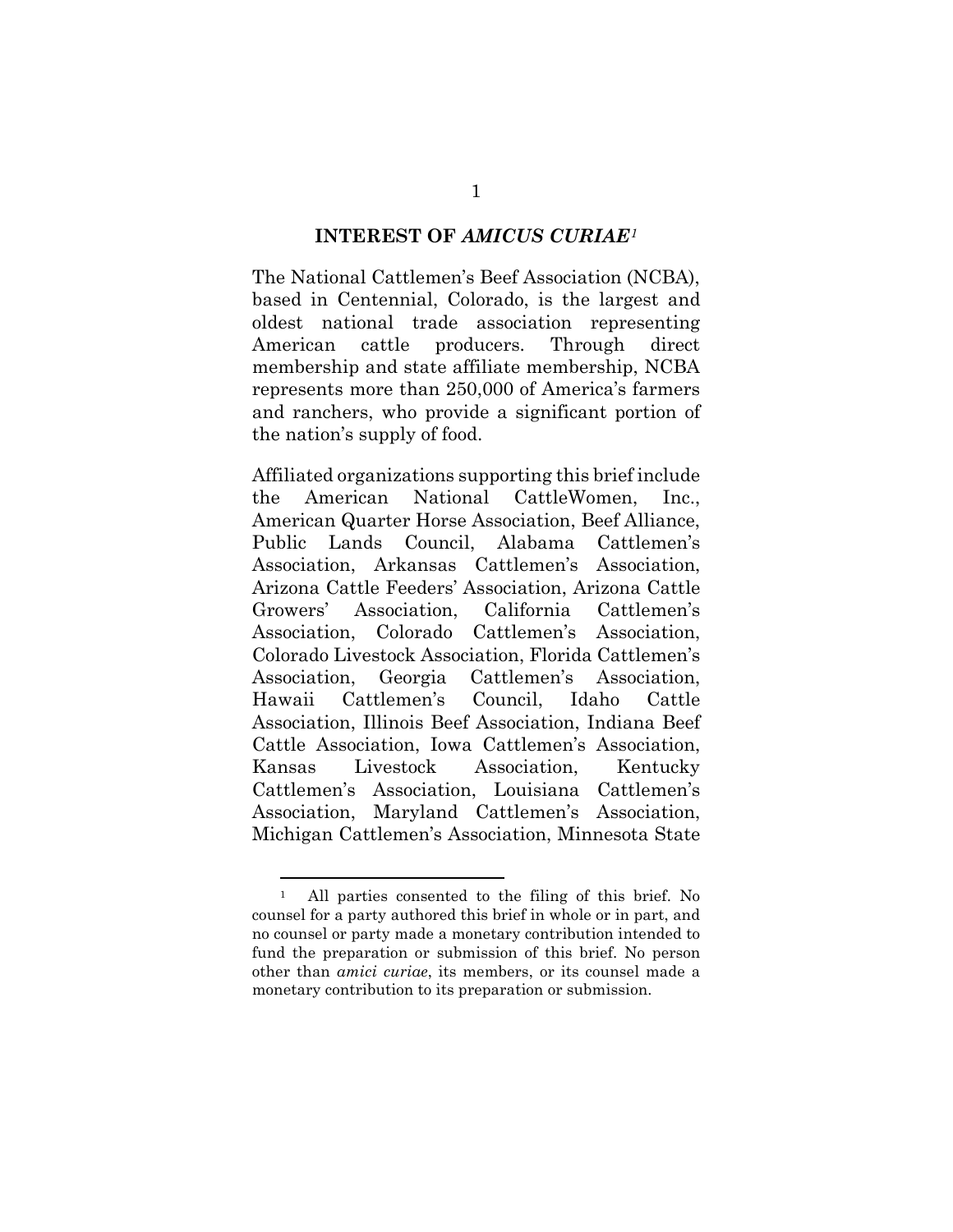Cattlemen's Association, Mississippi Cattlemen's Association, Missouri Cattlemen's Association, Montana Stockgrowers Association, Nebraska Cattlemen, Nevada Cattlemen's Association, New York Beef Producers Association, North Carolina Cattlemen's Association, North Dakota Stockmen's Association, Ohio Cattlemen's Association, Oklahoma Cattlemen's Association, Oregon Cattlemen's Association, Pennsylvania Cattlemen's Association, South Carolina Cattlemen's Association, South Dakota Cattlemen's Association, Tennessee Cattlemen's Association, Texas and Southwestern Cattle Raisers Association, Texas Cattle Feeders Association, Utah Cattlemen's Association, Virginia Cattlemen's Association, Washington Cattlemen's Association, Washington Cattle Feeders Association, Wisconsin Cattlemen's Association, and the Wyoming Stock Growers Association.

NCBA works to advance the economic, political, and social interests of the U.S. cattle business and to be an advocate for the cattle industry's policy positions and economic interests. NCBA is a vigilant advocate in the nation's courts. It frequently participates as a party litigant and amicus curiae to safeguard the constitutional and statutory rights, and business interests of cattle producers across the country.

NCBA is deeply interested in the scope of federal jurisdiction under the Clean Water Act (CWA or Act) and has participated in litigation or rulemaking addressing this issue over many years.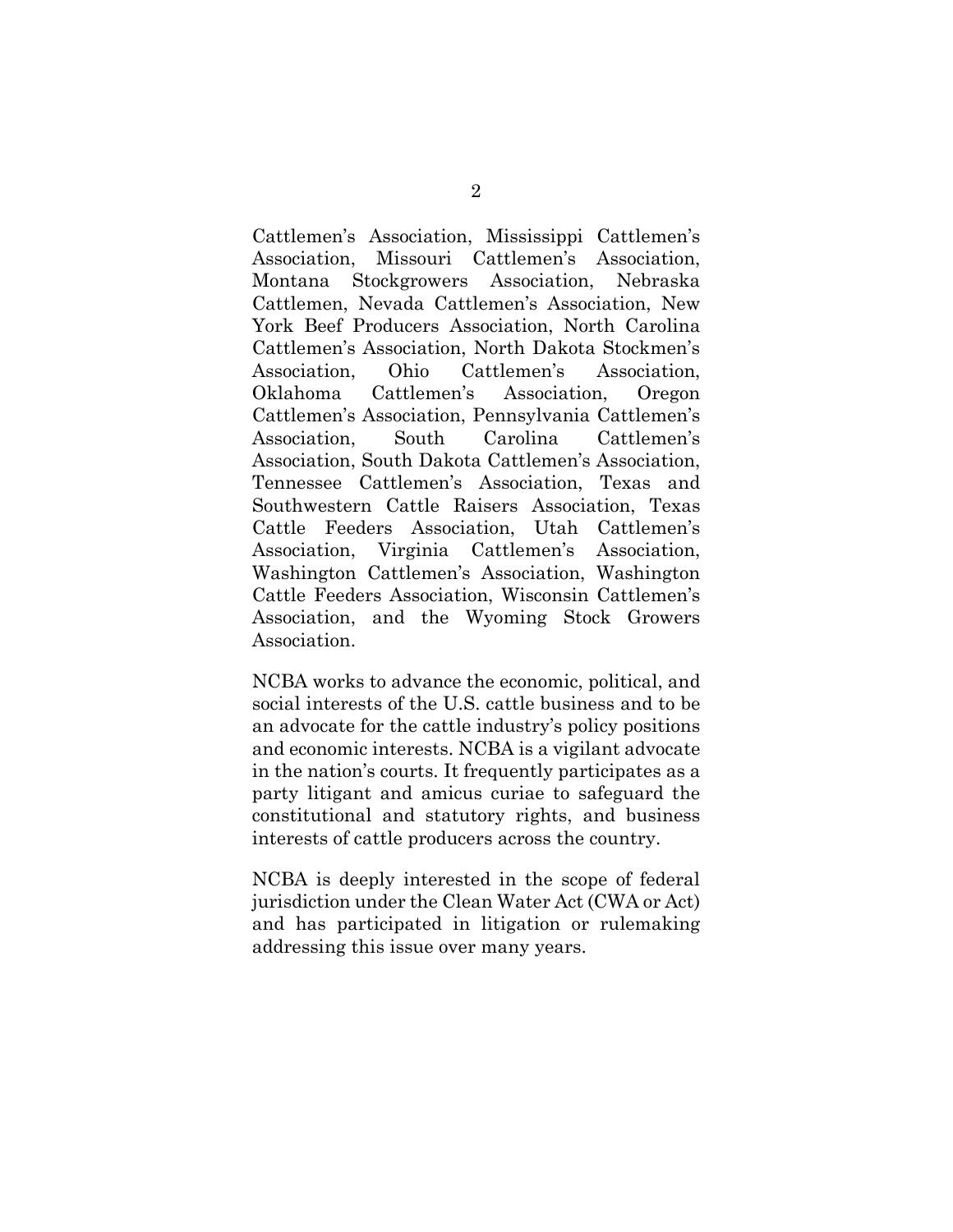Cattle operations require the construction and maintenance of stock and farm ponds, access roads, drainage ditches, weed and insect pest control, subsurface drainage systems, irrigation systems, or the use of retention ponds, basins, pits, or impoundments, which may result in material reaching surface waters. Should the Court uphold the Ninth Circuit's erroneous interpretation of the Act, NCBA's members would face a significantly increased risk of agency enforcement and citizen suits. Many cattle operations could be newly subject to the CWA's permitting requirements. In addition, the Act includes longstanding exclusions for agricultural activities that would be compromised by an overexpansive approach to jurisdiction and its relation to agricultural production. NCBA believes that their long experience operating under the Act will assist the Court in resolving the question presented, which is an issue of immense importance to the nation's cattle producers.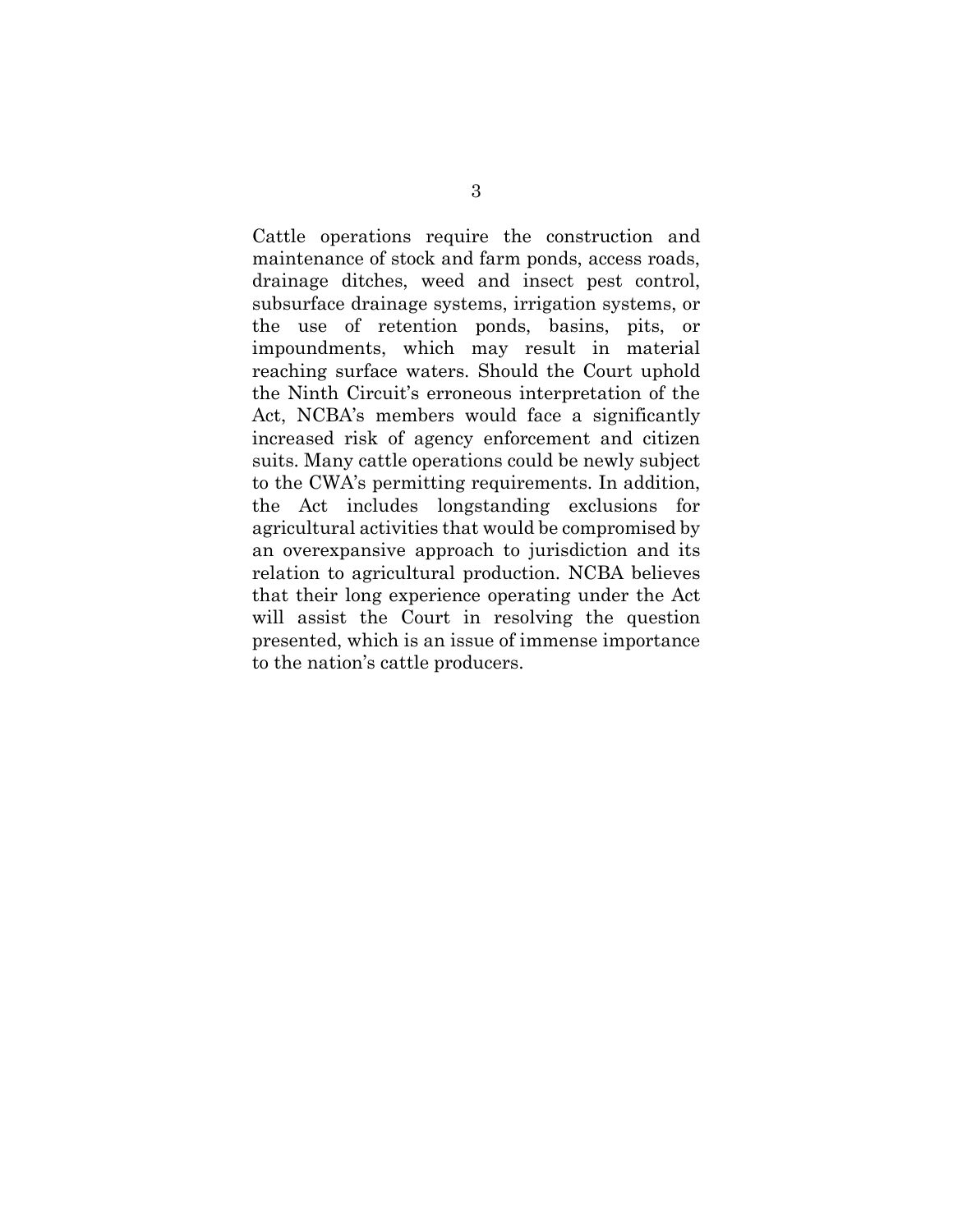#### **SUMMARY OF ARGUMENT**

The Executive Branch has failed. Since the passage of the CWA, cattle producers have managed their operations through 13 iterations of "waters of the U.S." definitions in a mere 50 years. On average, this means that farmers, ranchers, and other landowners experience a change in how features on their property are regulated once every 3.8 years – an untenable scheme that provides no foundation for meaningful business planning. The Nat'l Agric. Law Ctr., *Waters of the United States: Timeline of Definitions* (April 21, 2020).

We urge the Court to define the appropriate test of federal jurisdiction under the CWA. The court is tasked with considering whether the significant nexus standard is the appropriate standard to determine whether water features are subject to federal CWA jurisdiction. In considering this question, the Court must necessarily consider the relative permanence test set forth by the plurality in *Rapanos*. On balance, both tests contain weaknesses that have the potential to inappropriately apply federal jurisdiction beyond constitutional limits. But a solution exists. By combining these tests, the Court ensures that federal jurisdiction and resources are appropriately scoped to water features that significantly affect the nation's waters, while adhering to constitutional limitation.

The question presented to the court is not which waters are left unprotected; it is which waters are properly regulated by the federal government and which by the States. The federal CWA should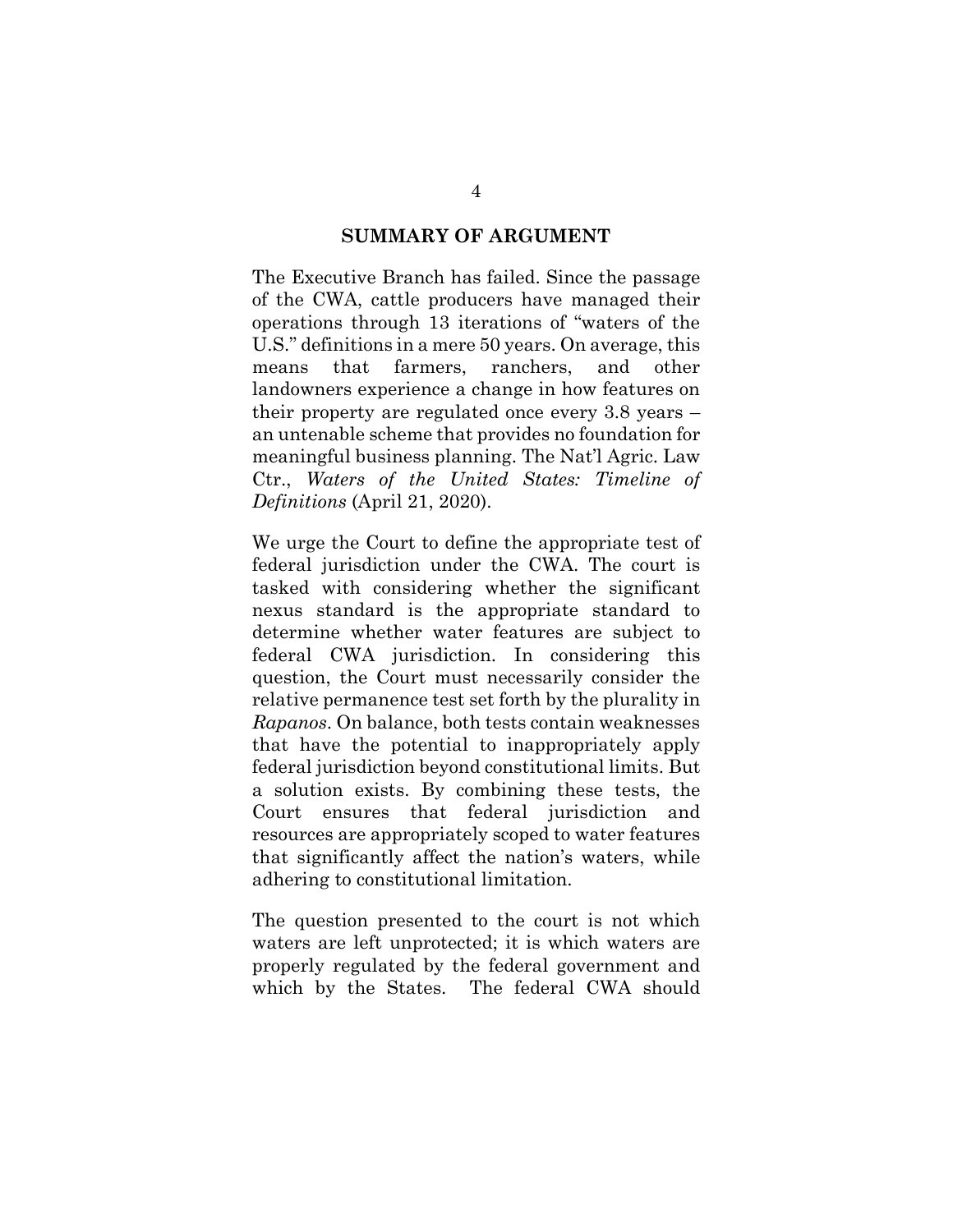regulate only those features that have a significant effect on navigable-in-fact waters. While not a simple calculus, NCBA provides a means to enact such a test through utilization of both standards set forth by the plurality and the concurrence in *Rapanos*. *Rapanos v. United States*, 547 U.S. 715 (2006).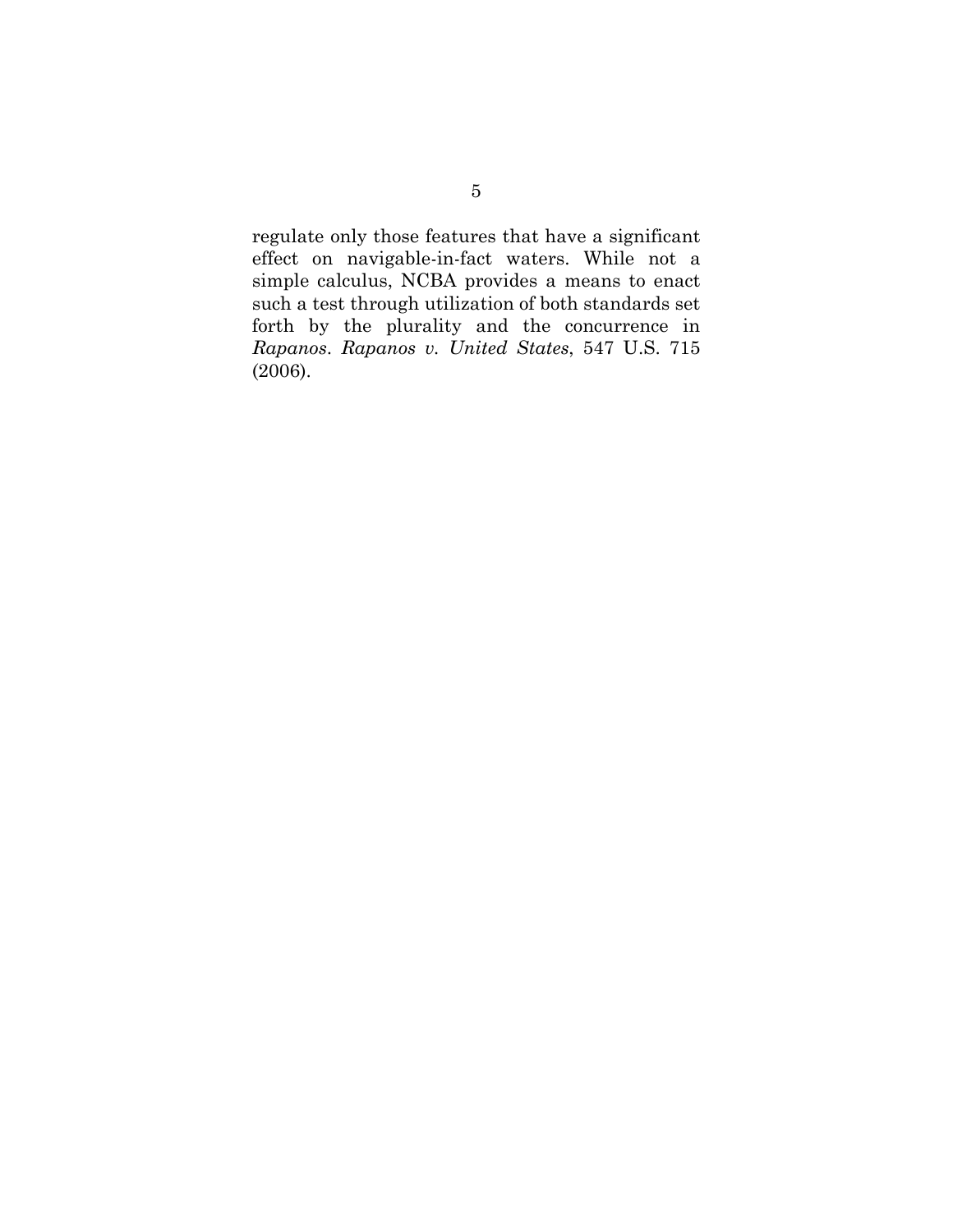#### **ARGUMENT**

America's cattle farmers and ranchers are our country's original environmental stewards. Nearly 800 million acres of land, or one-third of the continental United States, are owned or managed by cattle producers, whose livelihoods and the health of their livestock depend on clear air, plentiful grass, and clean water. USDA-ERS, *Total grazing land, by region, State, and United States* (Aug. 28, 2017). The success of our nation's cattle producers provides green space, wildlife habitat, and a bulwark to urban and suburban sprawl. For decades, the extent of federal jurisdiction under the CWA has been a source of confusion and consternation for NCBA's members. Numerous lawsuits, court decisions, and whipsawing regulatory definitions between Republican and Democratic presidential administrations has left cattle producers in a perpetual state of confusion.

The CWA was enacted with the clear intent of protecting our nation's water resource – a mission that becomes increasingly difficult with every muddled decision issued by the courts. The current administration seeks to whipsaw the navigable waters definition once again. *See* Proposed Rule, Revised Definition of "Waters of the United States" (86 Fed Reg. 69372 et. seq.). While the Executive Branch is an easy target, the whipsawing takes place due, in great part, to this Court's fractured decision in *Rapanos*. *Rapanos*, 547 U.S. 715. The Court has the unique opportunity, and duty, to address the issue again, provide clear judicial guidance, and put the matter to rest.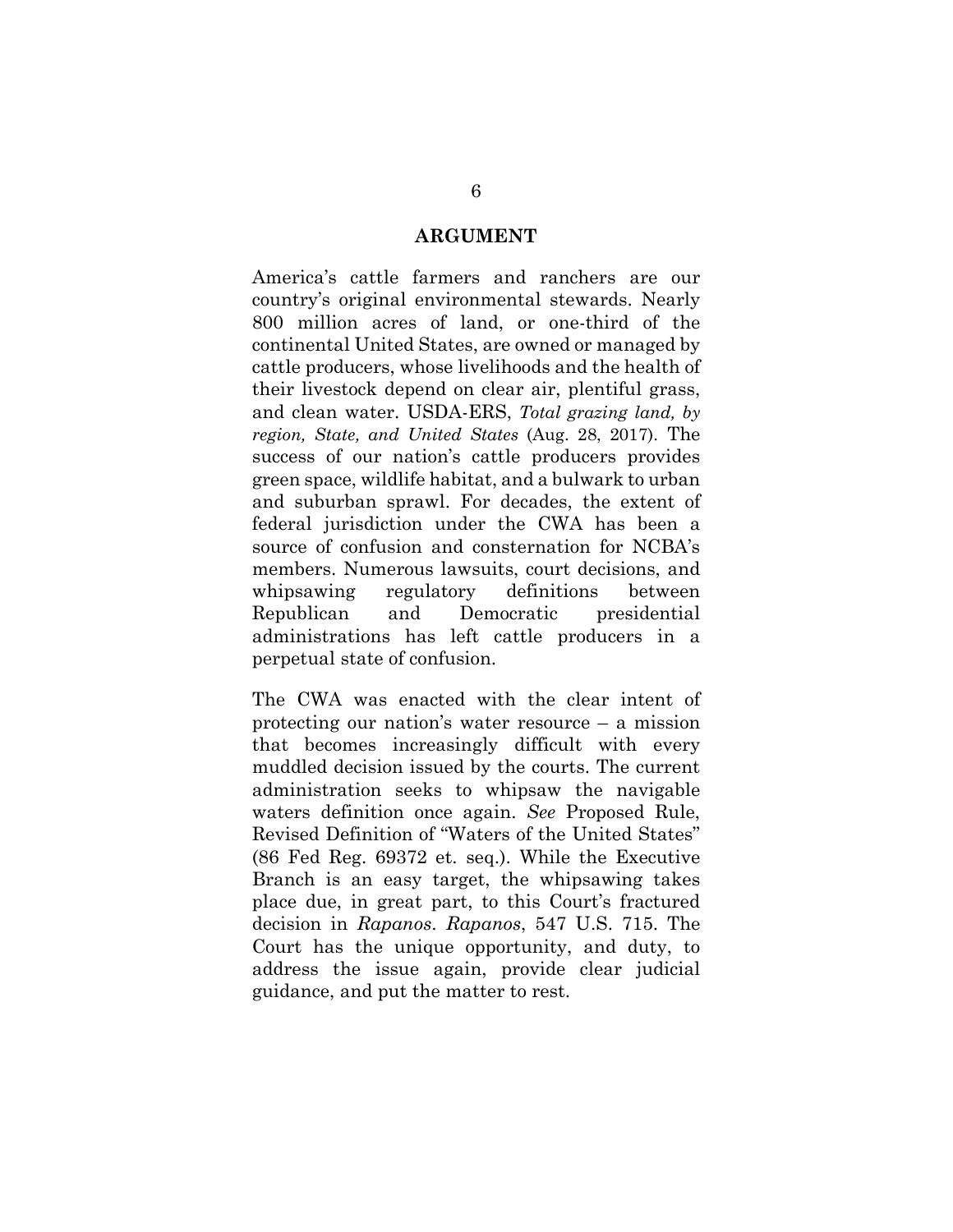## **I. COMBINING THE RELATIVE PERMANENCE AND SIGNIFICANT NEXUS STANDARDS IS THE MOST APPROPRIATE TEST OF CLEAN WATER ACT AUTHORITY.**

The question presented to the Court asks which existing test from *Rapanos v. United States* should be adopted for implementation of the CWA, but both the significant nexus and relative permanence tests fail to effectively regulate America's waters while providing necessary stakeholder clarity. *Id.* The use of either tests will lead to the unintended establishment of jurisdiction over insignificant features. However, by combining these tests, the Court will ensure that the government maximizes water quality protection and stakeholder clarity, while remaining squarely within the bounds of the CWA.

### *A. Shortcomings of the Significant Nexus Standard*

The significant nexus test, both in its use by the *Rapanos* concurrence and its application in the 2015 Clean Water Rule (2015 Rule), fails to constitutionally implement the CWA. *Rapanos,* 547 U.S. 715*;* Clean Water Rule: Definition of "Waters of the United States", 80 Fed. Reg. 37053 (June 29, 2015).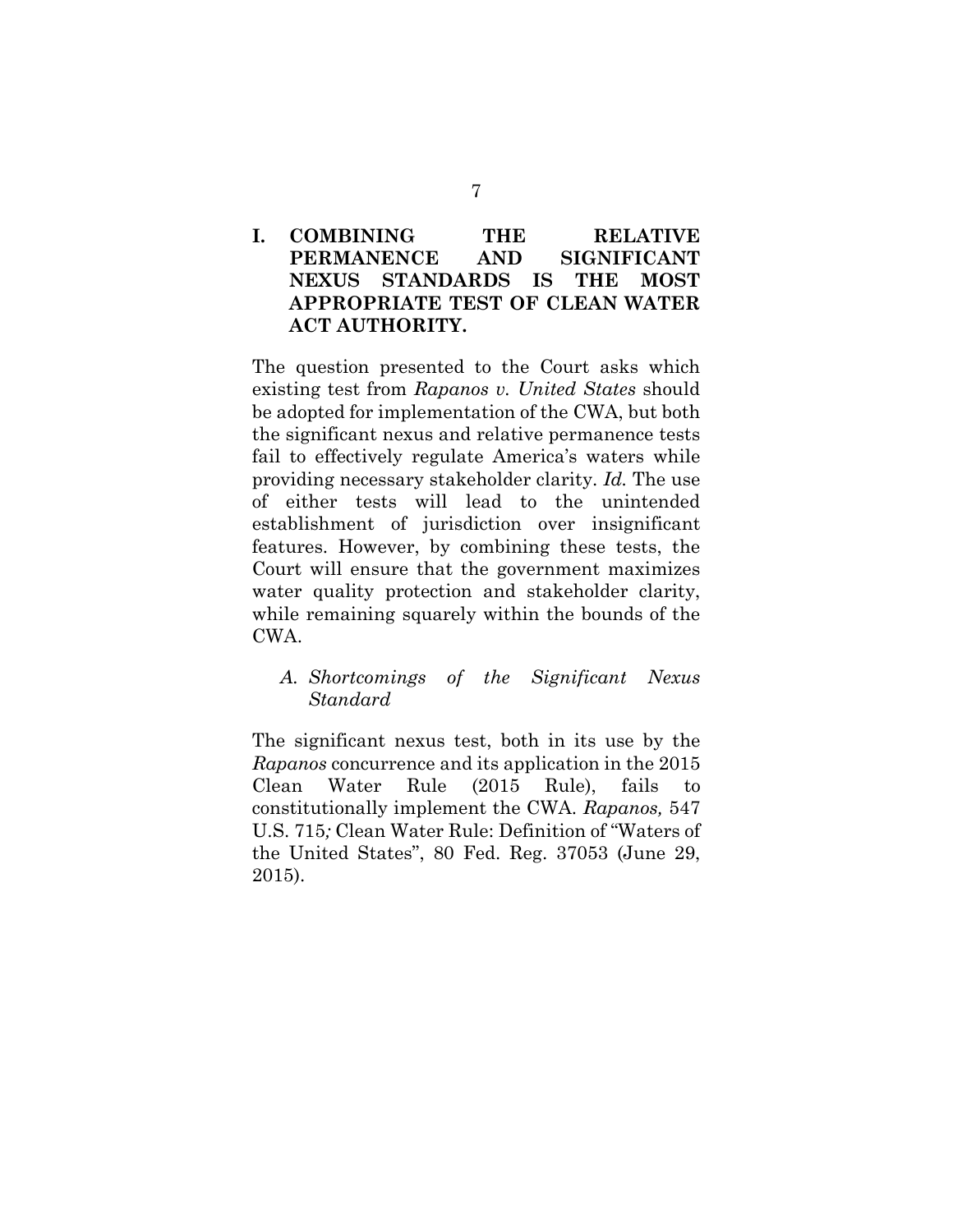#### 1. As written by Kennedy: case-by-case determinations run unconstitutionally wild.

The significant nexus test, as outlined in the concurrence of *Rapanos,* creates a dangerously vague standard without constitutional guard rails. 547 U.S. at 759. The concurrence acknowledged this fact: "[a]bsent more specific regulations, however, the Corps must establish a significant nexus on a case-by-case basis when it seeks to regulate wetlands based on adjacency to nonnavigable tributaries." *Id.* at 782. Case-by-case determinations are the enemy of regulatory certainty, establishing a basis for "gotcha" enforcement actions across the country. *United States v. Lapant*, 2019 U.S. Dist. LEXIS 75309 (E.D. Cal. May 2, 2019); *Duarte Nursery, Inc. v. United States Army Corps of Eng'rs*, 2019 U.S. Dist. LEXIS 75309 (E.D. Cal. May 2, 2019). The inability for landowners to know whether a feature on their property is federally jurisdictional puts them at unavoidable risk of violating the CWA.

The definition of "waters of the United States" is a necessary element in finding violations of the CWA, but the limits of this jurisdictional standard are unknown amongst those potentially subject to the Act's requirements. *See* 33 U.S.C. §§ 1251-1387 (2022). Nearly ten years after *Rapanos*, Justice Kennedy recognized the vagueness and due process concerns with the significant nexus test, and the "crushing" penalties imposed by the Act. *Hawkes v. United States*, 578 U.S. 590 (2016) (Kennedy, concurring in the opinion). Overly vague standards are unconstitutional when they fail to provide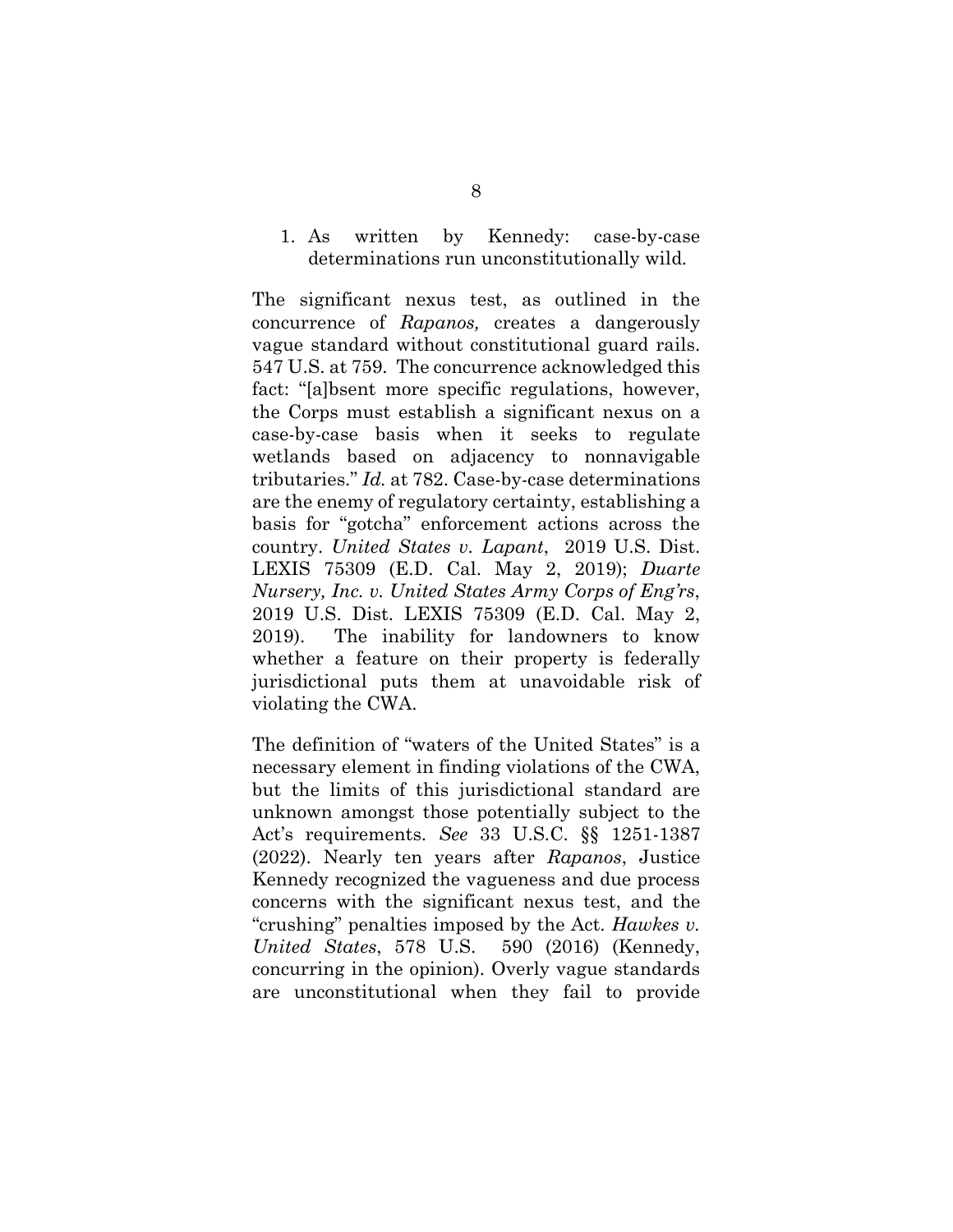"persons of ordinary intelligence a reasonable opportunity to know what is prohibited, so that he may act accordingly," and establish "explicit standards" to avoid "arbitrary and discriminatory application." *Grayned v. City of Rockford*, 408 U.S. 104 (1972). The impact of the significant nexus test to landowners relies almost entirely on how it is interpreted and applied by individual regulators. Regulated stakeholders have little opportunity to clearly know what is prohibited because they are subject to the arbitrary application of an unclear standard. Without a clear definition of "waters of the U.S." the CWA risks unconstitutional vagueness and violation of the fifth and fourteenth amendments. U.S. Const. amend. V; U.S. Const. amend. XIV, § 2.

The significant nexus standard's failure to adequately draw a jurisdictional line in the sand prevents the effective implementation of the CWA. Consider an elemental breakdown of criminal liability under Section 1321(b)(3) of the Act: (1) any person who (2) negligently or knowingly violates (3) this section (4) by causing (5) a discharge (6) of oil or hazardous substances (7) *into or upon the navigable waters of the United States*, adjoining shorelines, or into or upon the waters of the contiguous zone (8) in harmful quantities. 33 U.S.C. § 1321 (b)(3). To be convicted of a crime, a defendant must conduct an act with knowledge that they are doing so. In *Elonis*, the Court held that "a defendant generally must know the facts that make his conduct fit the definition of the offense, even if he does not know that those facts give rise to a crime." *Elonis v. United States*, 575 U.S. 723 (2015). When applying this standard to the CWA, an entity must have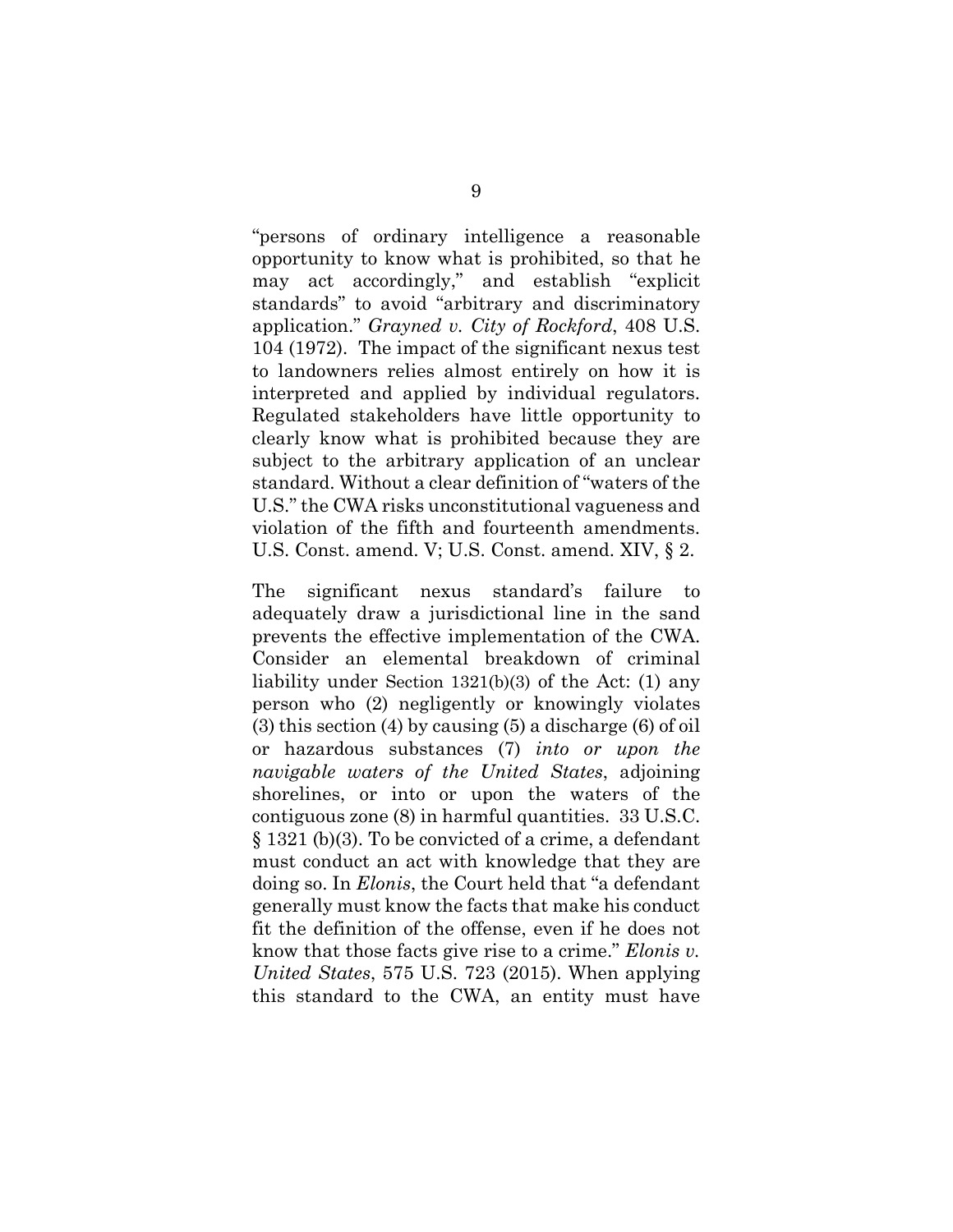enough information at their disposal to know that their actions constitute a discharge to waters of the United States. The significant nexus test does little to indicate to the average landowner whether a feature is subject to the Act. For landowners who manage ephemeral streambeds, isolated ponds, or dry washes, there is no indication that these features are federally jurisdictional, and thus no indication that a discharge to them is a violation of the Act.

The CWA was designed to establish strict liability for the discharge of pollutants, but Congress provides no indication of a desire to eliminate the mens rea requirement for criminal violations of the Act. The Court additionally held in *Staples* that "Absent a clear statement from Congress that mens rea is not required, a court should not apply the public welfare offense rationale to interpret any statute defining a felony offense as dispensing with mens rea." *Staples v. United States*, 511 U.S. 600 at 618 (1994). No language in the CWA conveys Congressional intent to eliminate the mens rea requirements for liability. Therefore, the statute must be interpreted in a way that allows the effective development of mens rea. The significant nexus standard wholly fails to establish a baseline upon which mens rea may be cultivated.

The constitutional implications of the significant nexus test have tangible practical effect. The Agencies struggle with effective implementation of this nebulous standard – subject to litigation at every turn. Federal courts across the nation have split on the Agencies' 2015 interpretation of the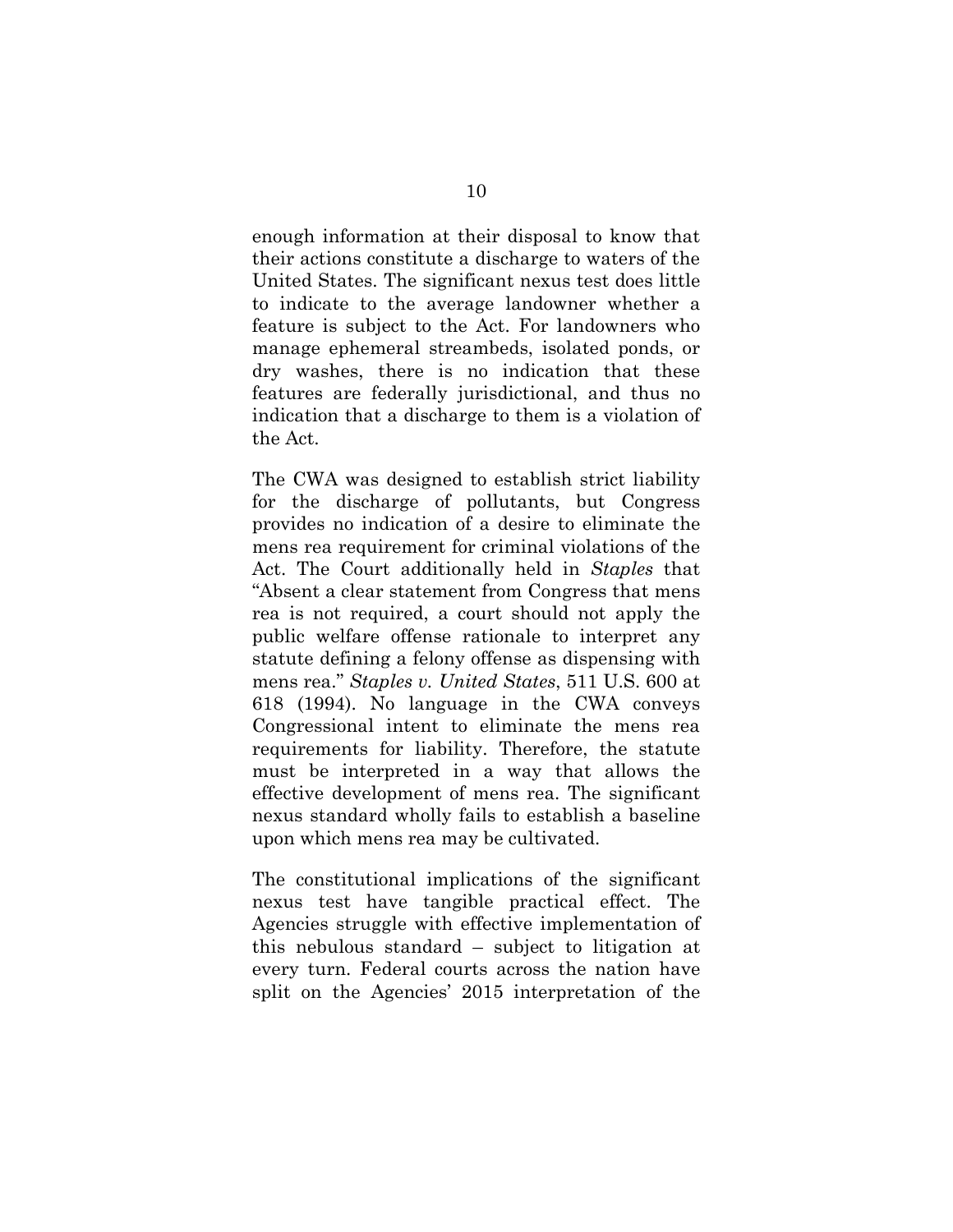fractured *Rapanos* decision. See, e.g., *Sackett v. U.S. EPA*, 8 F.4th 1075, 1088–89 (9th Cir. 2021); *United States v. Bailey*, 571 F.3d 791, 799 (8th Cir. 2009). In many of these cases, landowners conducted activities on their property with no indication that they were violating the Act. This regulatory struggle only compounds stakeholder uncertainty.

#### 2. As interpreted in the 2015 rule

a. Trading Vagueness for Overreach

The Agencies' 2015 Rule acknowledged concerns from regulated stakeholders related to the significant nexus standard's lack of clarity. *See* 80 Fed. Reg. 37053.

These concerns were answered with an equally unconstitutional expansion of CWA authority. The 2015 Rule expanded authority to all features that could potentially flow surface water, regardless of whether they actually do.<sup>[2](#page-18-0)</sup>

Congress did not intend the federal regulation of water features that do not materially contribute to the physical, chemical, or biological health of the nation's waters; this notion is exemplified through Congress' contemplation of interstate waters. In *Georgia v. Wheeler*, the 11th circuit found that categorical regulation of all interstate waters "reads the term navigability out of the CWA." *Georgia v.* 

<span id="page-18-0"></span><sup>2</sup> The 2015 rule exclusively relies on the presence of physical indicators including a bed and banks, and an ordinary high water mark as a proxy for surface water flow. See 80 Fed. Reg. 37126 (June 29, 2015).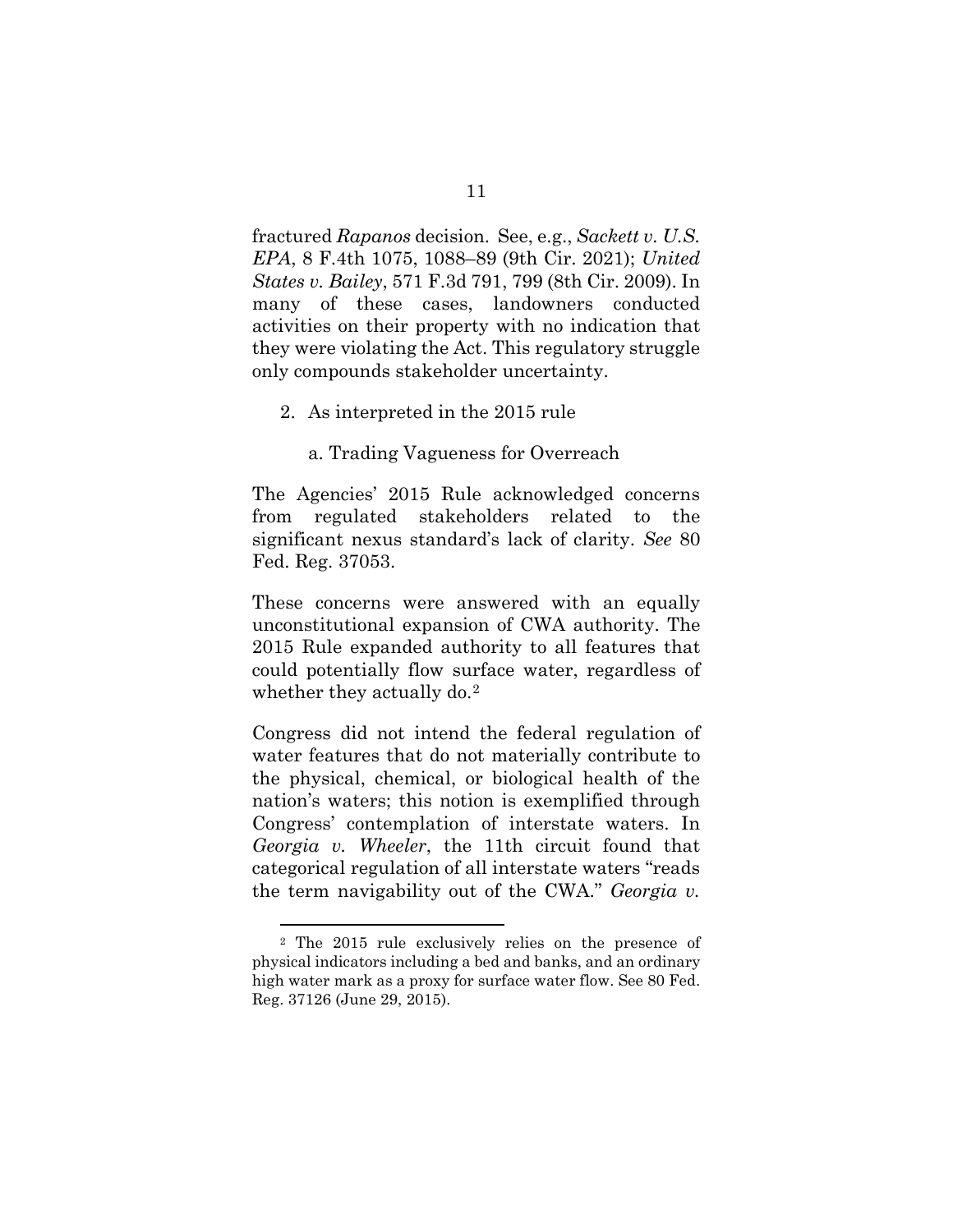*Wheeler*, 418 F. Supp. 3d 1336, 1358 (S.D. Ga. 2019). Notably, Congress replaced the term "navigable or interstate waters" with "navigable waters" in 1972. *Compare* 62 Stat. 1155 with 91 Stat. 1566. Congress saw an inherent need to include "interstate waters" in addition to "navigable waters" when it intended to extend federal authority to non-navigable interstate waters. The passage of the CWA, along with its cooperative federalism structure, empowered states to manage non-navigable features – regardless of their interstate status.

The legislative history of the CWA indicates Congress' intent to expand federal jurisdiction beyond interstate waters to all navigable waters. However, this statutory change did not affect which interstate waters are subject to federal regulation. Waters that are not navigable-in-fact, their tributaries, impoundments, or adjacent wetlands, or waters directly contemplated by this Court are not subject to federal regulation based solely on their geographic proximity to a state border.

b. Physical indicators, alone, are insufficient

The 2015 Rule exclusively adopted the significant nexus test as its foundation for establishing federal jurisdiction. *See* 80 Fed. Reg. 37053. However, the Agencies' interpretation of the significant nexus test differed significantly from even Justice Kennedy's original construction. The Agencies relied exclusively on the physical indicators to signal whether features carry sufficient flow to justify federal authority. *See* 80 Fed. Reg. 37054, 37126. The exclusive use of physical indicators stretches the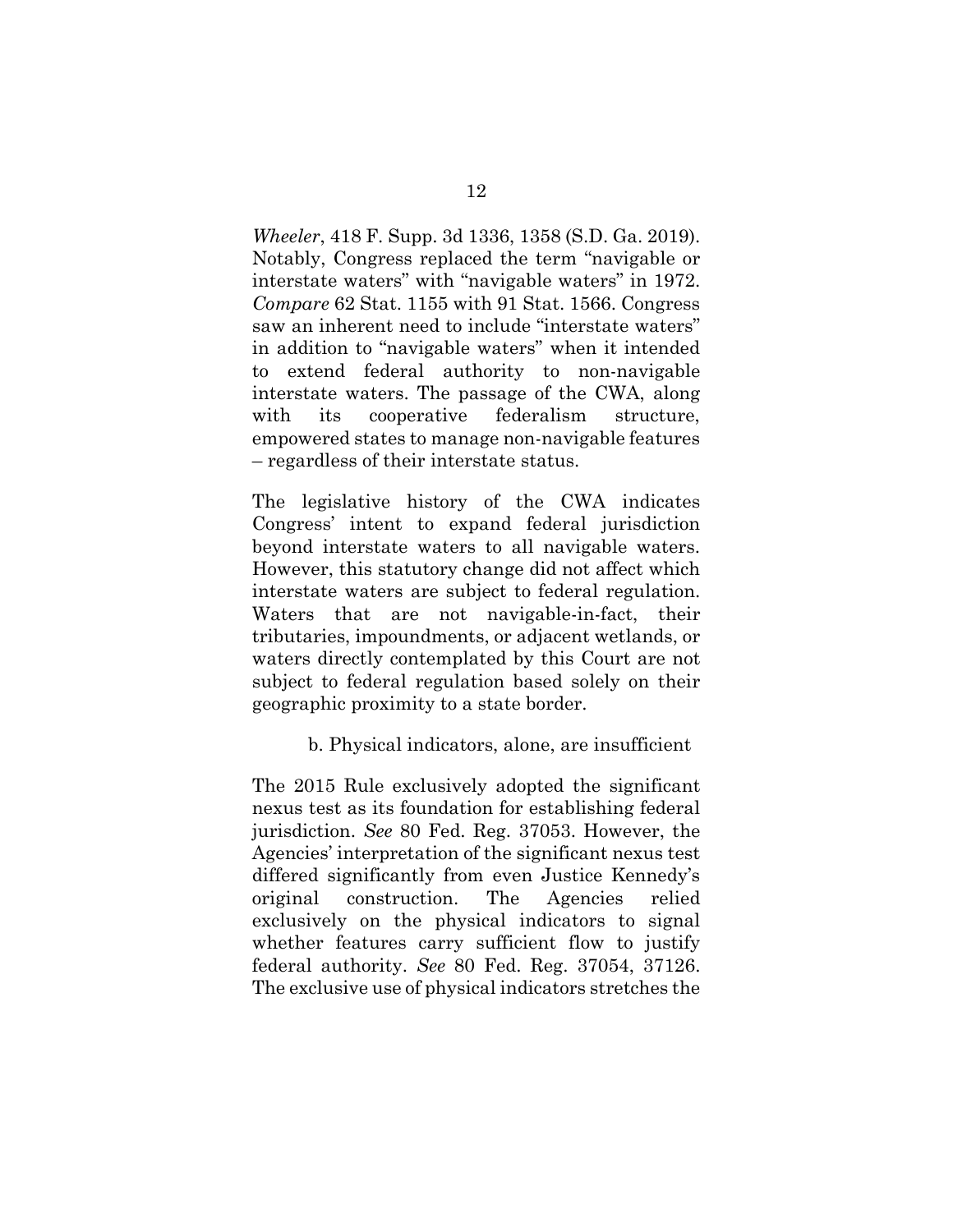authority of the Act far beyond actual flowing water, to streambeds and dry washes that cover most of the western United States, many of which rarely convey water.



Image 1. Dry wash on a cattle operation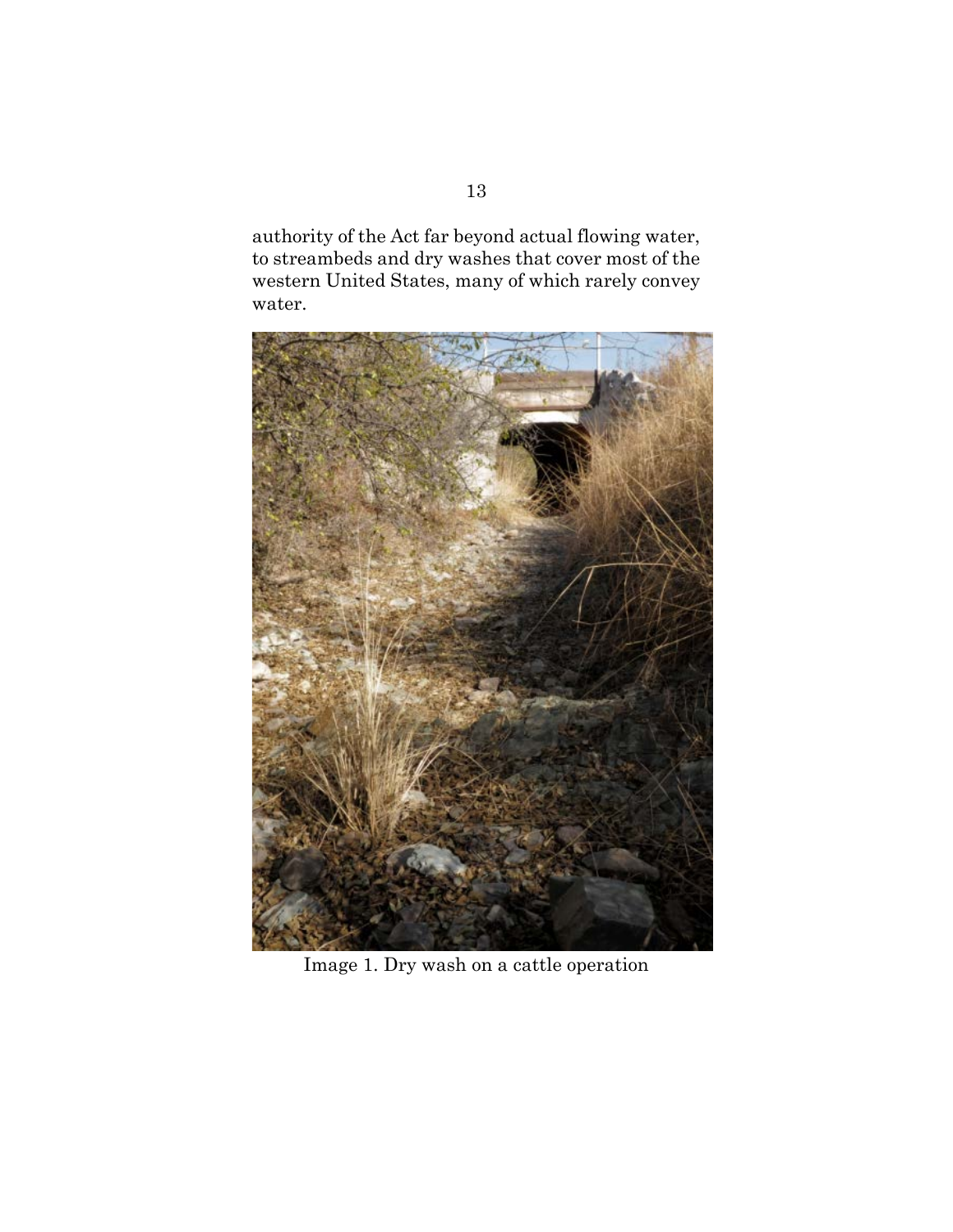The image above portrays a dry wash on a cattle operation in the arid southwest region of the country. This feature contains certain physical indicators, such as a bed and banks, that would contribute to a finding under the 2015 Rule that the feature is categorically jurisdictional. Notably, the feature is devoid of surface water and is dry at all times except during and shortly after a precipitation event.

On the most extreme end of application, the 2015 Rule asserted jurisdiction over dry features that hardly, if ever, convey surface water to downstream waters. Indeed, these features present little to no risk of carrying pollutants to navigable-in-fact waters and certainly don't meet the muster of federal protection.

### *B. Shortcomings of the relative permanence standard*

Like the significant nexus test, the relative permanence standard fails to adequately scope CWA authority because it considers surface water flow exclusively, regardless of the volume, or impact, of that flow. For that reason, a hydrological connection alone is an insufficient basis to justify CWA jurisdiction.

1. Regulation of the "merest trickle"

While the relative permanence standard attempts to apply federal jurisdiction to those features that satisfy Congressional intent, it fails in one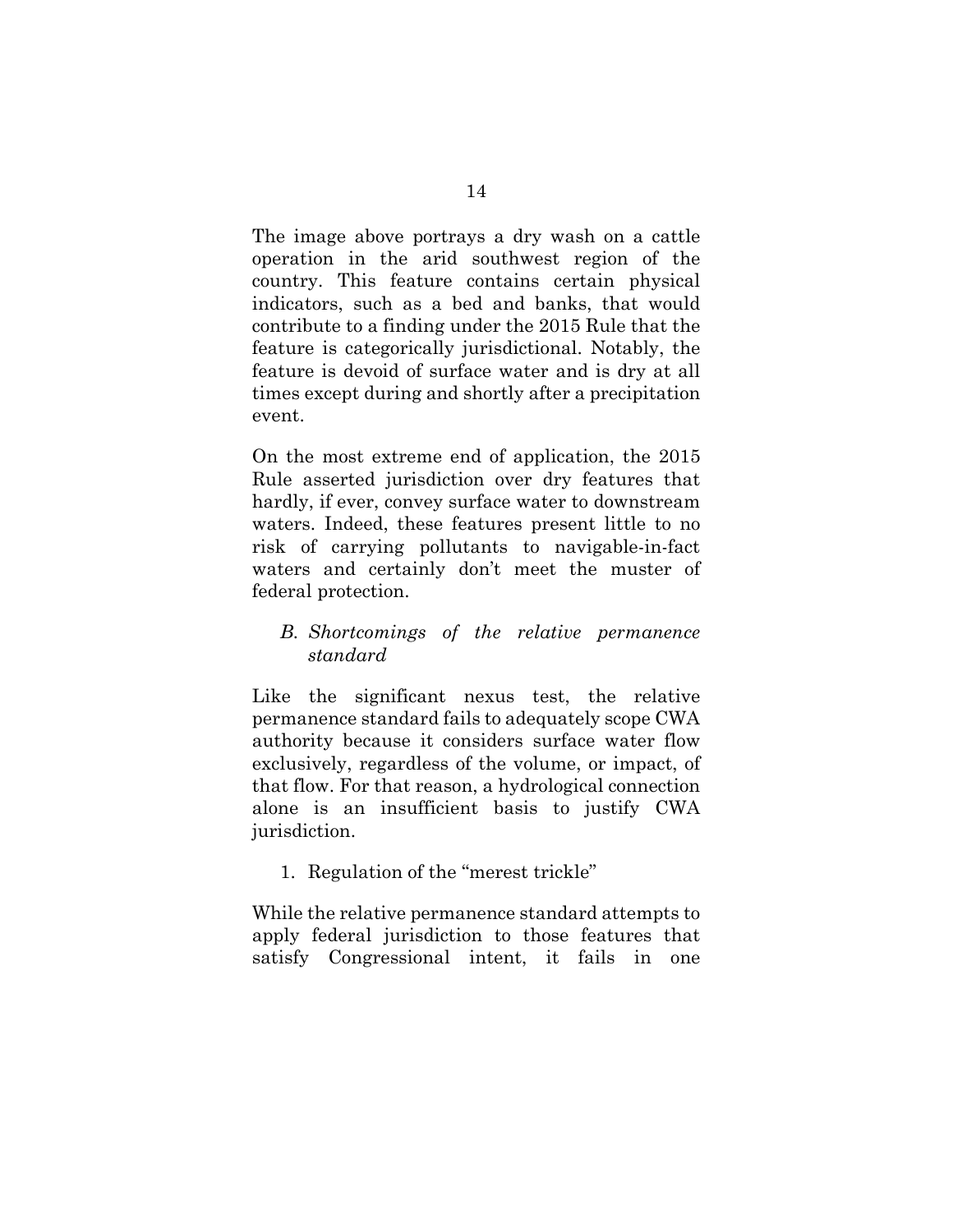significant way. The concurrence points to this failing:

The merest trickle, if continuous, would count as a "water" subject to federal regulation, while torrents thundering at irregular intervals through otherwise dry channels would not. Though the plurality seems to presume that such irregular flows are too insignificant to be of concern in a statute focused on "waters," that may not always be true.



Image 2. Hydrologic feature on a cattle operation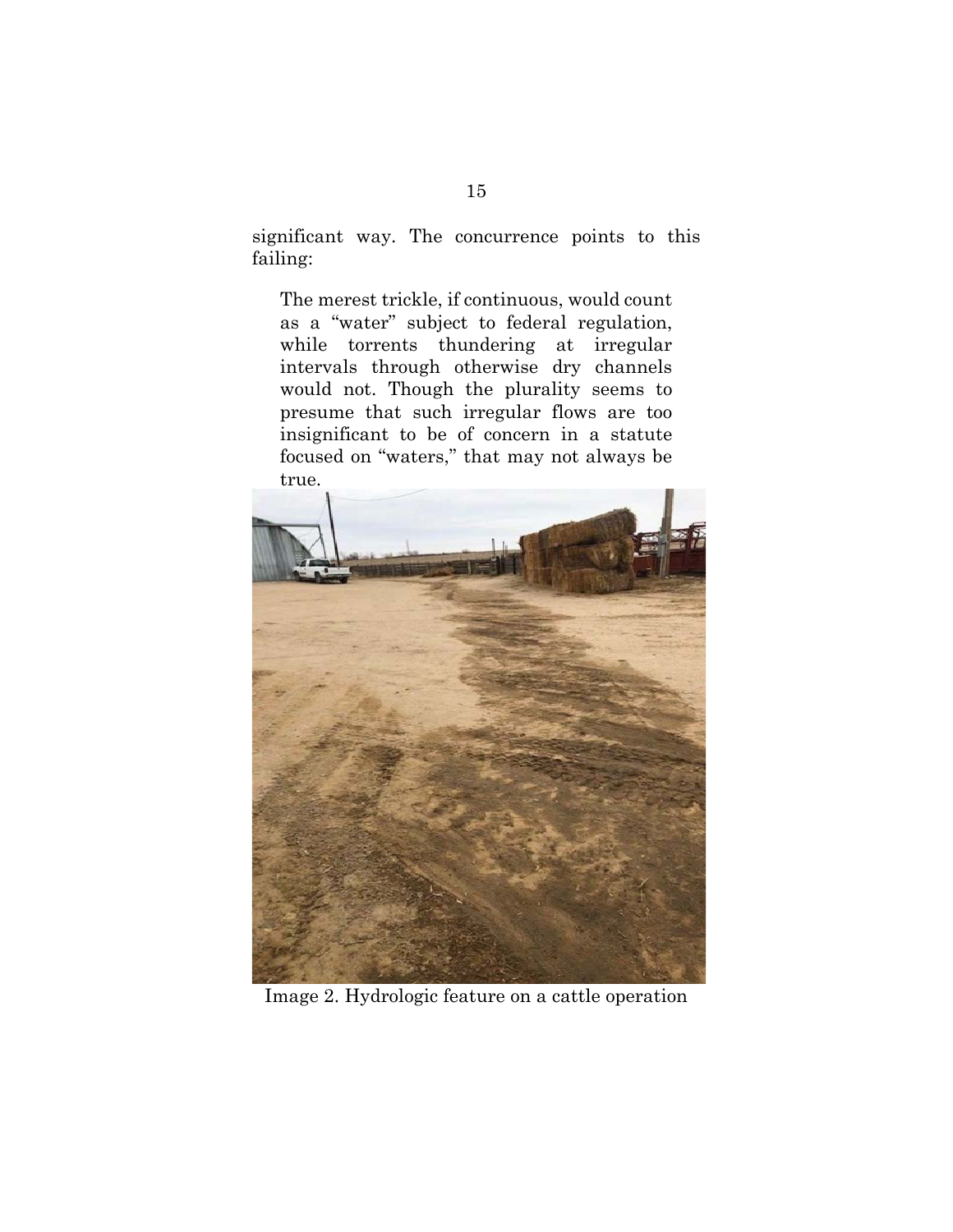The preceding image portrays a hydrologic feature in the rocky mountain region that bisects a cattle operation. The feature has no physical indicators but is consistently wet. This is the "merest trickle" that Justice Kennedy identified as a failing of the relative permanence test.

2. As interpreted in the Navigable Waters Protection Rule, relative permanence constituted flow in a "typical year".

The latest definition of "navigable waters" yielded a regulation that adhered to the plurality's relative permanence standard by requiring that a covered water have surface water flowing in a "typical year". This inquiry analyzes the yearly frequency of surface water flowing through a feature based on a rolling 30-year period. 85 Fed. Reg. 22341 (2020). Meeting this test, the EPA determined, satisfies the plurality's requisite "continuously flowing bodies of water". 547 U.S. at 739 (2006).

While successful in accounting for relative permanence, the typical year standard fails to solve for Kennedy's criticism of regulating the "merest trickle". *Id.* at 769 (2006). Indeed, the hydrologic feature bisecting the cattle operation would likely satisfy the typical year standard and constitute a water covered by the Act. In our view, this is a major failing.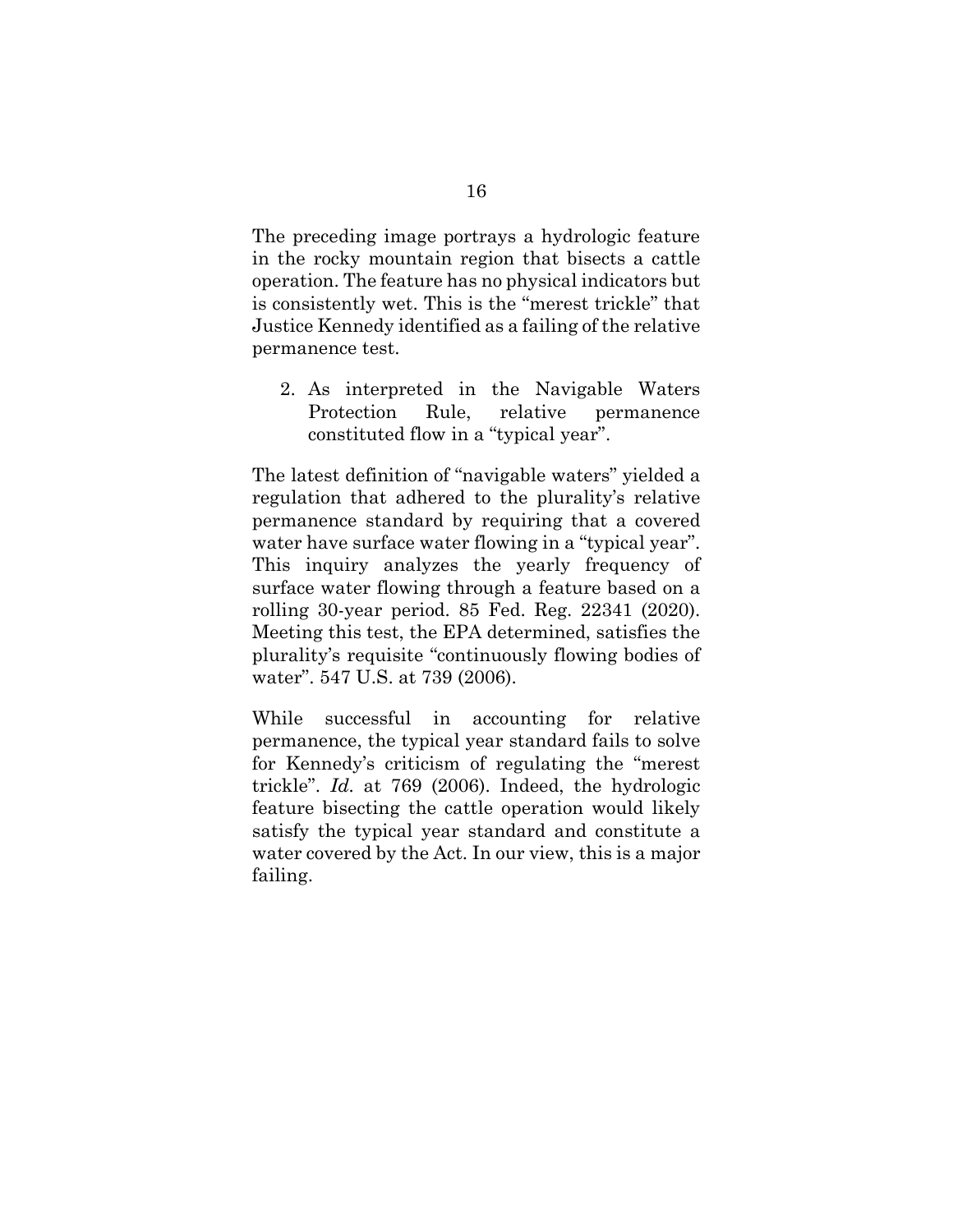### *C. Combine significant nexus and relative permanence to achieve a two-part test that constitutionally regulates the nation's waters.*

While both *Rapanos* tests have flaws, they are shortcomings that can be easily remedied. The assertion of federal jurisdiction must be premised on a feature containing surface water on a relatively permanent basis that continuously flows to a navigable-in-fact water by virtue of an unbroken surface connection. And this feature must have the hallmark visual indicators that demonstrate a significant nexus to "navigable waters." This paradigm merges not only the *Rapanos* tests, but also the Executive Branch's attempts to codify these tests in regulation. *See generally* Clean Water Rule: Definition of "Waters of the United States", 80 Fed. Reg. 37053 (June 29, 2015); Navigable Waters Protection Rule: Definition of "Waters of the United States", 85 Fed. Reg. 22250 (April 21, 2020).

NCBA's proposes a two-step process. To find a feature jurisdictional, regulators must show both (1) the presence of visual indicators *and* (2) relatively permanent flow with a continuous surface connection to navigable-in-fact water. With distinct consideration of both visual indicators and surface water flow, the Agencies will establish federal regulatory authority over waters that both the concurrence and plurality agreed upon, and no more. Importantly, the two-step process would find the previously highlighted features on cattle operations do not constitute covered waters under the Act, correcting the failings of each test alone.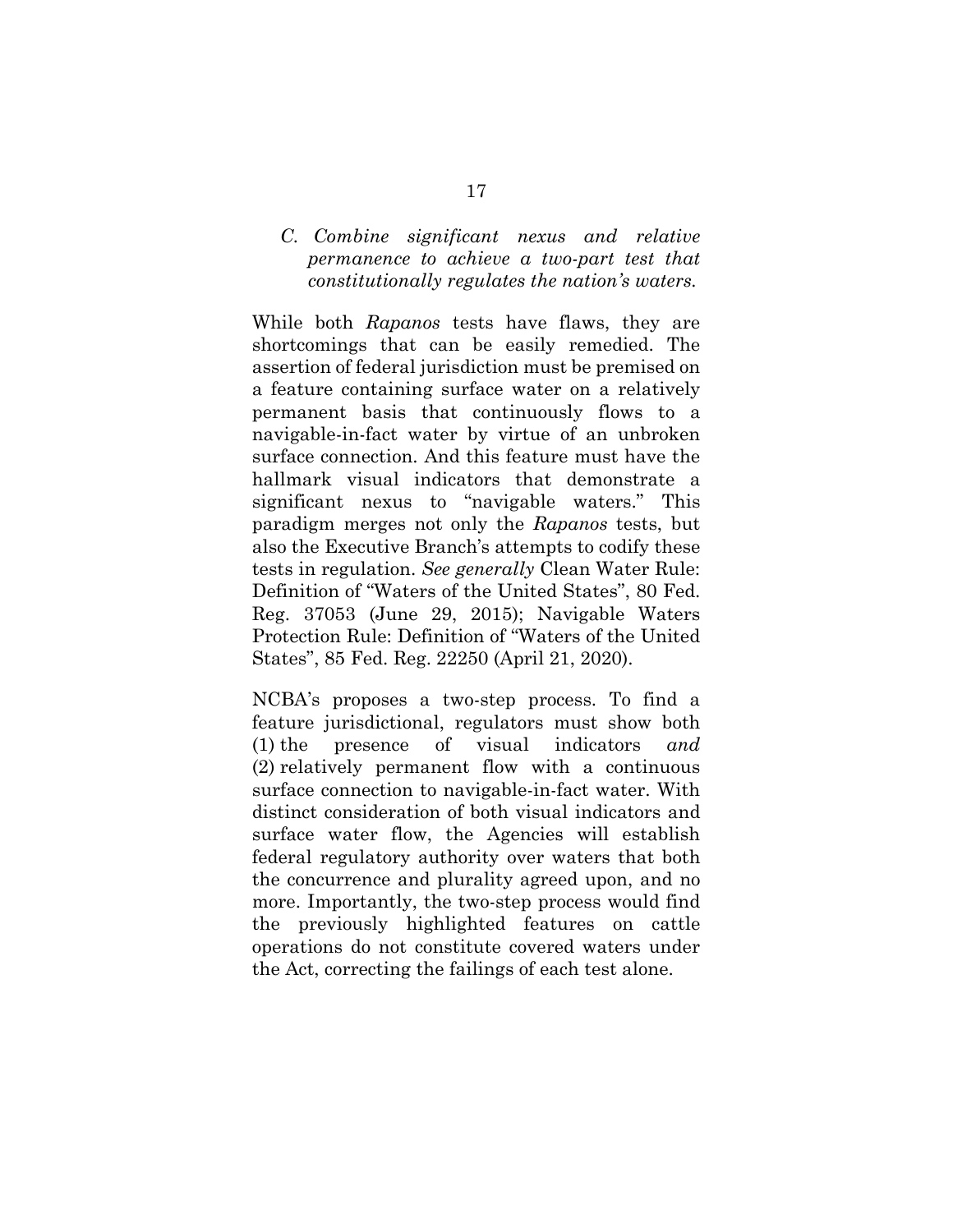#### 1. Step 1: Are visual indicators present?

Visual indicators establish a starting point for landowners and the government to conduct their analysis. Visual indicators are hydrogeographic features that signify the flow or presence of a body of water or wetland. For a flowing body of water, visual indicators can include a bed, banks, point bars, cutbanks, and other features visuallyindicative of a mature water body.[3](#page-25-0) For wetlands, the visual indicators embodied in the regulatory definition of wetland which relies on three criterion – hydrology, hydrophytic vegetation, and hydric soils - is fertile ground for satisfying the first step in this process. 33 CFR  $\S$  328.3 (2020). Requiring the presence of visual indicators significantly curbs the risk of unknowing violations of the Act. These characteristics would allow cattle producers and other landowners to visually identify the features of a surface water or wetland, as a first step of determining the existence of a covered water. This requirement puts landowners and managers on notice that actions in and around these features may be subject to federal permitting requirements, remedying vagueness and due process.

<span id="page-25-0"></span><sup>3</sup> NCBA does not request the Court to determine exactly which visual indicators are required to satisfy the first step of the two-step process, as that will best be determined by the expert agencies. For reference, the Rosgen system of stream classification provides ample guidance on appropriate visual indicators.

*https://www.nrcs.usda.gov/Internet/FSE\_DOCUMENTS/nr cs142p2\_024290.pdf.*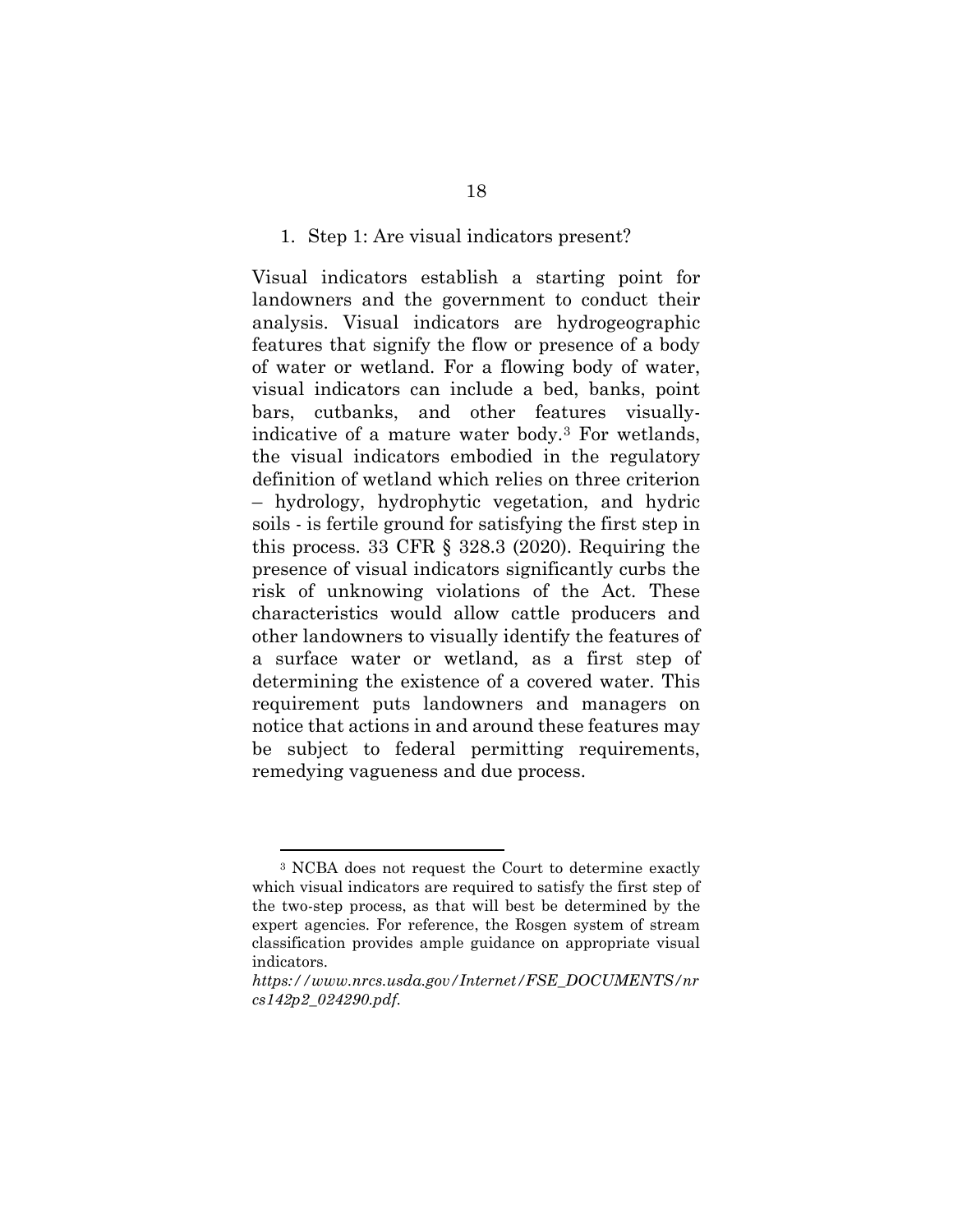2. Step 2: *If* visual indicators are present, does the feature have relatively permanent flow with a continuous surface connection to navigable-in-fact water?

*If* visual indicators exist, regulators may then determine whether the feature satisfies a surface water flow requirement. The significance of water contribution may be determined by analyzing the frequency or volume of surface water contained or flowing through that feature.

The best available science demonstrates that all waters are hydrologically connected to some degree. U.S. Envtl. Prot. Agency, *Connectivity of Streams and Wetlands to Downstream Waters: A Review and Synthesis of the Scientific Evidence* (Jan. 2015). The Court is not tasked with assessing federal jurisdiction based on mere connectedness but must determine the proper roles of federal and state governments in regulating waters. In *Rapanos*, the plurality clearly drew the line of cooperative federalism at those waters that have a relatively permanent flow and continuous surface connection to navigable-in-fact water. And the rest belongs to the states. Supreme court precedent clearly indicates a disinterest in asserting federal jurisdiction over isolated features and ephemeral tributaries that have little impact on downstream water quality. *See generally Solid Waste Agency v. United States Army Corps of Eng'rs*, 531 U.S. 159 (2001); *Hawkes v. United States*, 578 U.S. 590 (2016).

A feature should only be jurisdictional if it satisfies both the visual indicators and relative permanence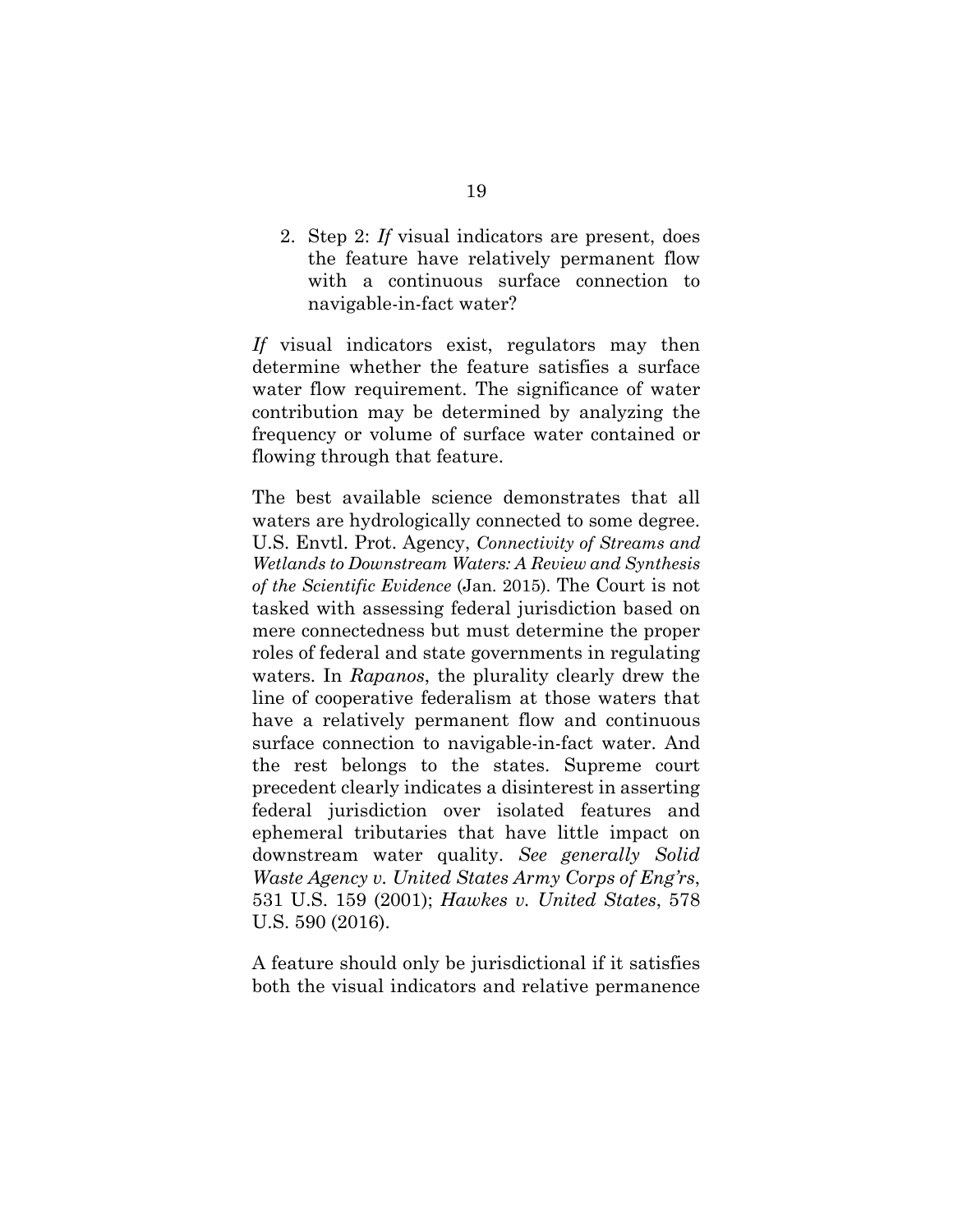requirements. Both steps are necessary to ensure that the federal government is regulating those water bodies that are contributing to downstream water quality and are more than "the merest trickle."

3. Combining the tests provides much-needed clarity for landowners

The two-step process enables landowners to have a measure of independence in determining the presence of federally covered waters on their property. Visual indicators put some level of control back in the hands of farmers, ranchers, and landowners who have too long been forced to hire attorneys, hydrologists, and consultants to interpret the presence of a federally covered water on their property.

With the naked eye, a landowner can identify visual indicators of a water feature and the presence of surface water and then make a determination as to whether a federally covered water exists on their property. Therefore, the two-step process serves an important role in not only satisfying the needs of the *Rapanos* concurrence and plurality, but also the elusive but profoundly important policy goal of enabling landowners to take back control of their property.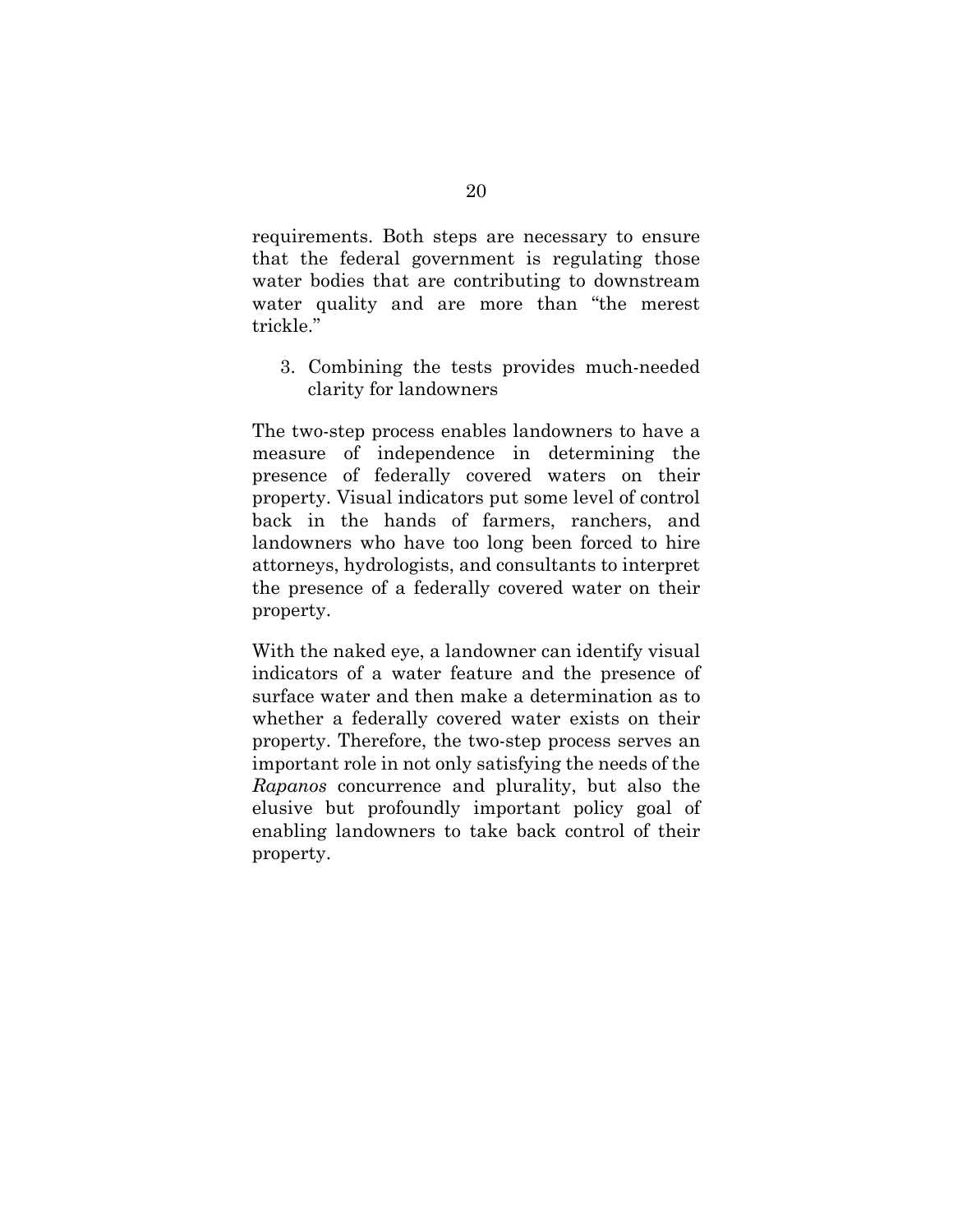4. Adopting the "*Rapanos* two-step" remedies the failings of the significant nexus and relative permanence tests.

The justices, in their *Rapanos* opinions, made clear their concerns related to the opposing tests. 547 U.S. 715. Justice Kennedy presented legitimate shortcomings related to the relative permanence standard. Most notably, Justice Kennedy highlighted that the relative permanence test has the potential to regulate "the merest trickle" if that trickle is reliable. *Id.* at 769. Likewise, Justice Scalia had concerns about the significant nexus test related to its expansive potential. His opinion highlights the importance of narrowly defining significance in a way that does not reach beyond limits created by *Riverside Bayview* and *SWANCC*. *United States v. Riverside Bayview Homes, Inc.*, 474 U.S. 121 (1985); *Solid Waste Agency v. United States Army Corps of Eng'rs*, 531 U.S. 159 (2001). Following the *Rapanos* decision, federal circuits noted similar concerns:

[I]f there is a small surface water connection between a wetland and a remote navigable water, the plurality would find jurisdiction, while Justice Kennedy might not. Furthermore, a wetland that lacks a surface connection with other waters, but significantly affects the chemical, physical, and biological integrity of a nearby river would meet Justice Kennedy's test but not the plurality's.

*United States v. Donovan*, 661 F.3d 174 (3d Cir. 2011). Most notable, however, may be Justice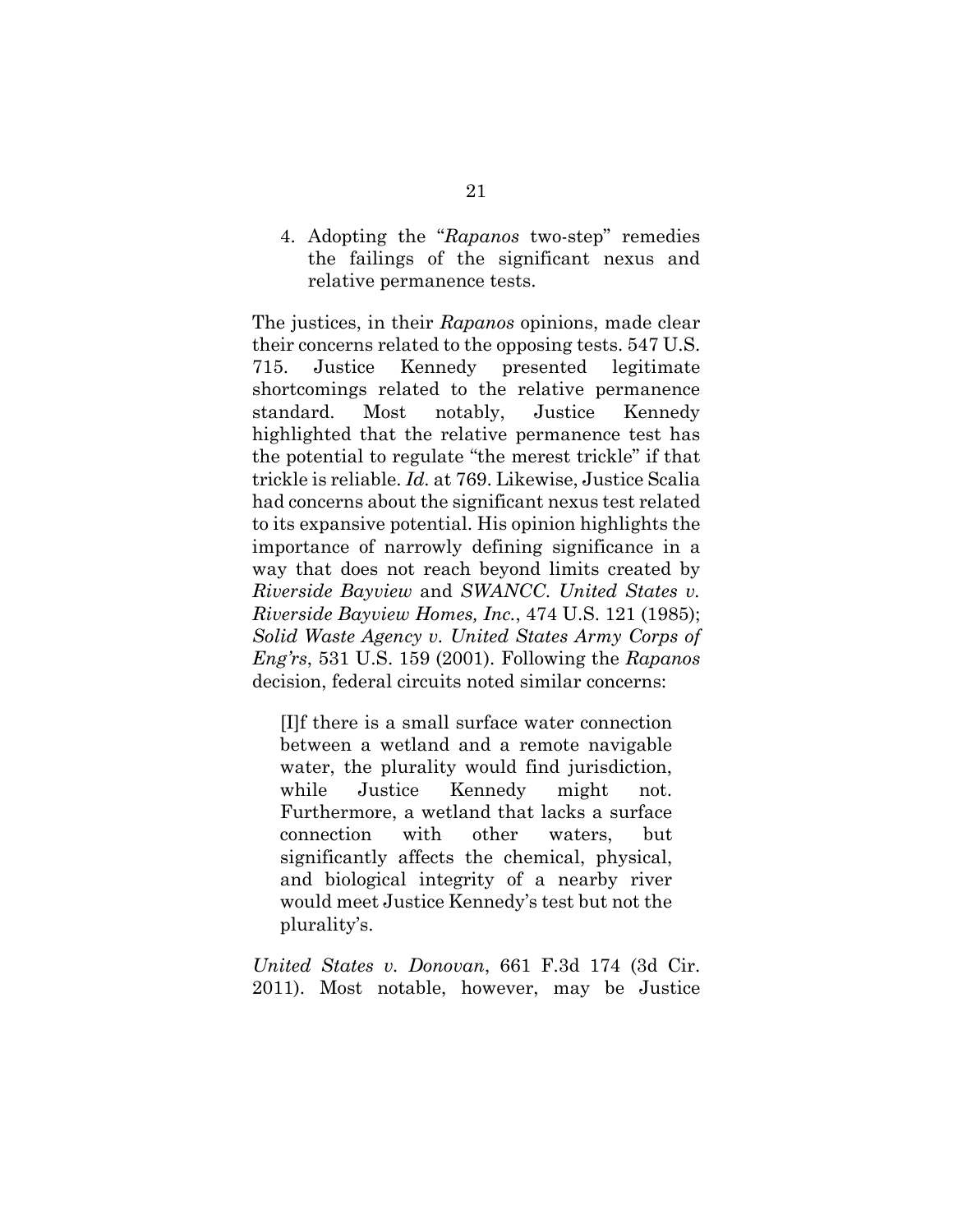Kennedy's more recent reflection on the significant nexus test as applied by the agencies. A decade after constructing the significant nexus test, Justice Kennedy cast doubt on the constitutionality of the federal government's implementation of his test in the aftermath of *Rapanos*, stating the "reach and systemic consequences of the Clean Water Act remain a cause of concern" and "the Act…continues to raise troubling questions regarding the Government's power to cast doubt on the full use and enjoyment of private property throughout the Nation." *Hawkes v. United States*, 578 U.S. 590 (2016) (Kennedy, concurring in the opinion). Justice Kennedy remained concerned that even with the ability for regulated stakeholders to obtain judicial review of certain government actions taken under the Act that "the Act's ominous reach would again be unchecked". *Id*.

At its foundation, a test that establishes jurisdictional boundaries for the federal government concerning water regulatory jurisdiction should consider how much surface water actually flows. The 2015 Rule fails to take this important factor into account, requiring the existence of flow, but positing that flow could be demonstrated through the presence of physical indicators. Rather than keeping the two elements distinct, the Agencies instead propped one element on another, the result of which was only one element needing to be satisfied – the presence of physical indicators. Though different on its face, the Navigable Waters Protection Rule (2020 Rule) puts regulated stakeholders in a similar predicament. *See* Navigable Waters Protection Rule: Definition of "Waters of the United States", 85 Fed.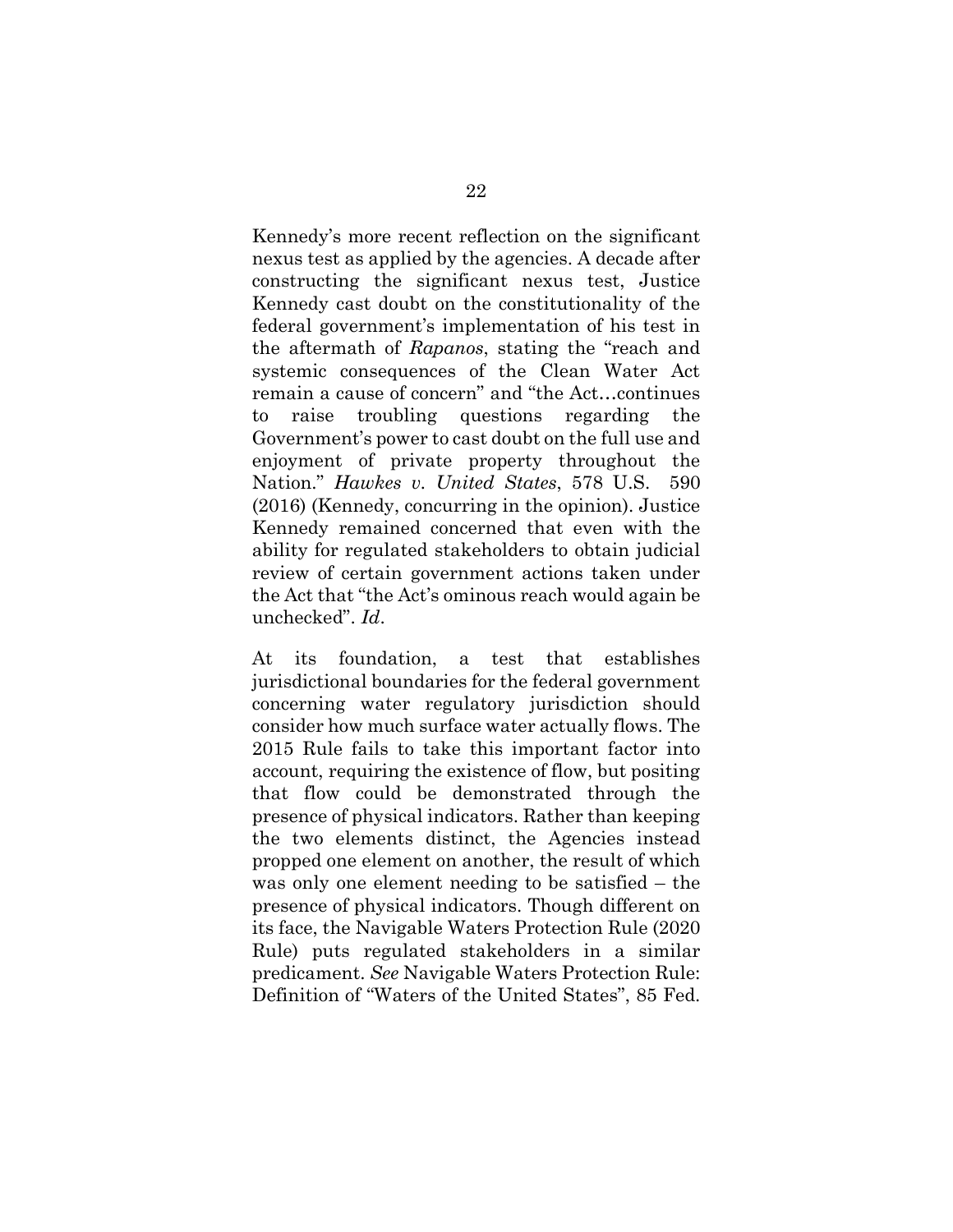Reg. 22250 (April 21, 2020). Distinct consideration of both flow and physical indicators is necessary to determine the presence of a jurisdictional tributary. Fortunately, the problem has an intuitive solution.

This case is a line drawing exercise – the Court is not asked to determine where environmental protection ends, rather, it is asked where federal authority ends and state authority begins. The Act grants the federal government authority over point source discharges to "navigable waters," and the government is tasked with determining whether a discharge actually occurs – this does not change with the definition of "waters of the U.S." Appropriately scoping federal authority does not limit the effect of the CWA, but properly focuses federal resources on the features that matter most to our nation's water quality.

Tributaries and ditches are conveyances that may be considered "point sources" under the Act. Discharges to these features, and from these features, can be regulated if they are significant enough to be measured and traced to federally jurisdictional waters. By appropriately scoping the definition of "waters of the U.S." the Court can ensure that only those discharges that impact the chemical, biological, and physical health of the nation's waters are regulated, rather than dedicating resources to regulate discharges that would dilute beyond measurable impact through downstream flow.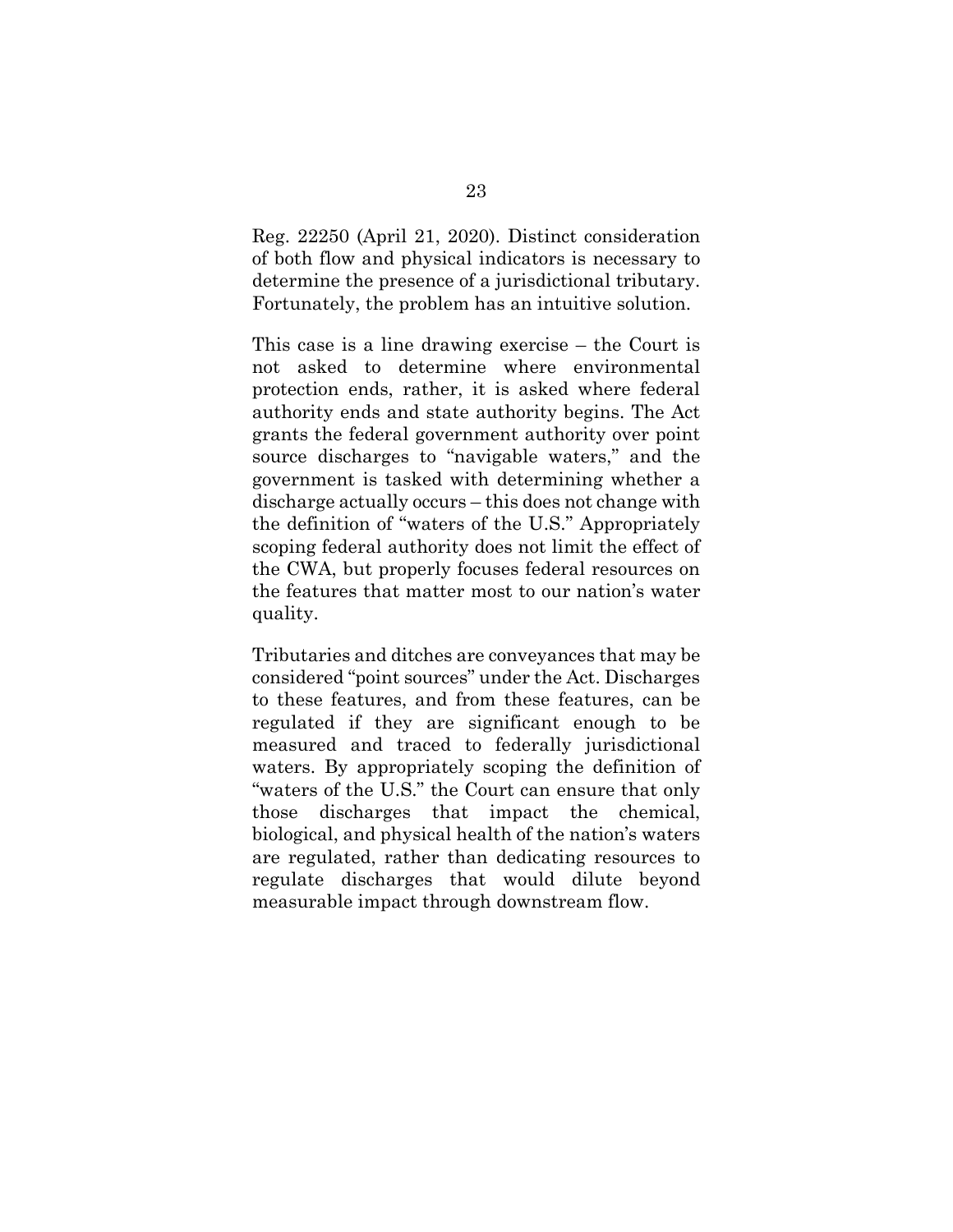## **II. SHOULD THE COURT DECLINE TO REQUIRE SATISFACTION OF BOTH THE SIGNIFICANT NEXUS AND RELATIVE PERMANENCE TESTS, IT SHOULD FIND THE RELATIVE PERMANANCE TEST AS THE SOLE JURISDICTIONAL TEST.**

### *A. Varying tests among the federal circuits create uncertainty within the regulated community.*

In the sixteen years since the Supreme Court's decision, federal courts have contemplated the correct interpretation of *Rapanos* with little uniformity. *Rapanos,* 547 U.S. 715. This division is the result of varying applications of the *Marks* test: "[w]hen a fragmented Court decides a case and no single rationale explaining the result enjoys the assent of five Justices, the holding of the Court may be viewed as that position taken by those Members who concurred in the judgments on the narrowest grounds." *Marks v. United States*, 430 U.S. 188 at 193 (1977) (internal quotation marks and citation omitted). While the Marks test may be easy to apply in some cases, the "narrowest grounds" standard cannot be easily applied to *Rapanos*. *Rapanos*, 547 U.S. 715.

The features that Justice Kennedy would find jurisdictional are not a subset of the features in which the broader plurality would find jurisdiction. *United States v. Johnson*, 467 F.3d 56, 64 (1st Cir. 2006). For example, in cases where there is a small surface water connection, the plurality's test would be satisfied even where a significant nexus may not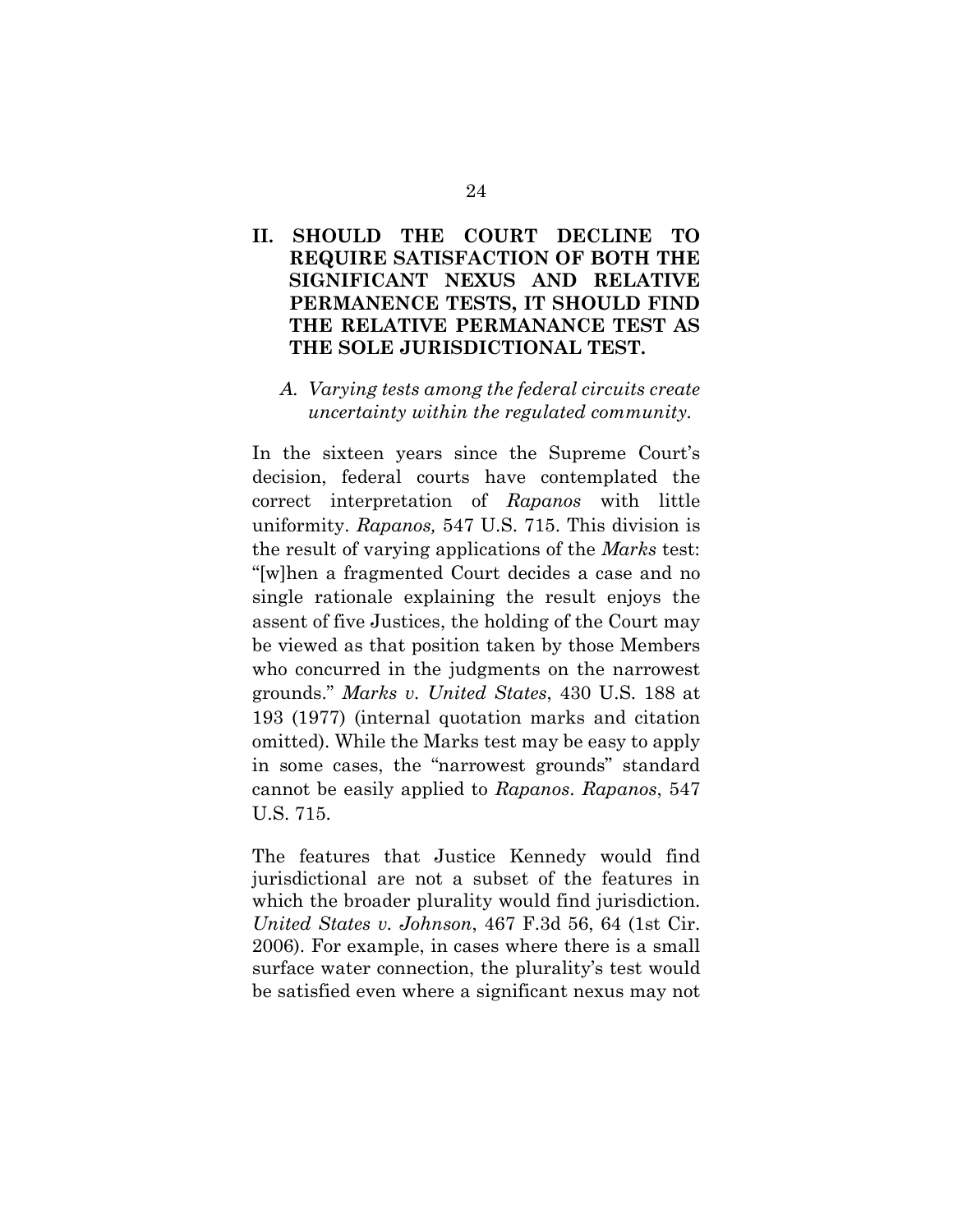exist. As noted previously, Justice Kennedy highlighted that under the plurality's test for relatively permanent waters, "[t]he merest trickle, if continuous," could be subject to federal jurisdiction, even though it may not be significant for downstream water quality. 547 U.S. at 769. As a result, courts have disagreed as to which *Rapanos* test controls. *Rapanos*, 547 U.S. 715.

Some federal courts hold that the significant nexus test applies. See, e.g., *Sackett v. U.S. EPA*, 8 F.4th 1075, 1088–89 (9th Cir. 2021); *United States v. Robison*, 505 F.3d 1208, 1221–22 (11th Cir. 2007); *United States v. Gerke Excavating, Inc.*, 464 F.3d 723, 724 (7th Cir. 2006) (per curiam). For example, the Seventh Circuit explained that Justice Kennedy's understanding is narrower than the *Rapanos* plurality's understanding "in most cases, though not in all." *Gerke Excavating, Inc.*, 464 F.3d at 724–25. Thus, the court concluded that "as a practical matter the Kennedy concurrence is the least common denominator." *Ibid.*

Following Justice Stevens's dissent in *Rapanos*, other circuits allow the government to meet either the plurality or concurrence test to establish jurisdiction. *Rapanos*, 547 U.S. at 810 n.14 (Stevens, J., dissenting) (observing that "Justice Kennedy's approach will be controlling in most cases" but, where it is not, courts should find jurisdiction under the plurality's approach). See, e.g., *Donovan*, 661 F.3d at 176; *United States v. Bailey*, 571 F.3d 791, 799 (8th Cir. 2009); *Johnson*, 467 F.3d at 60. For example, the First Circuit, "[f]ollowing Justice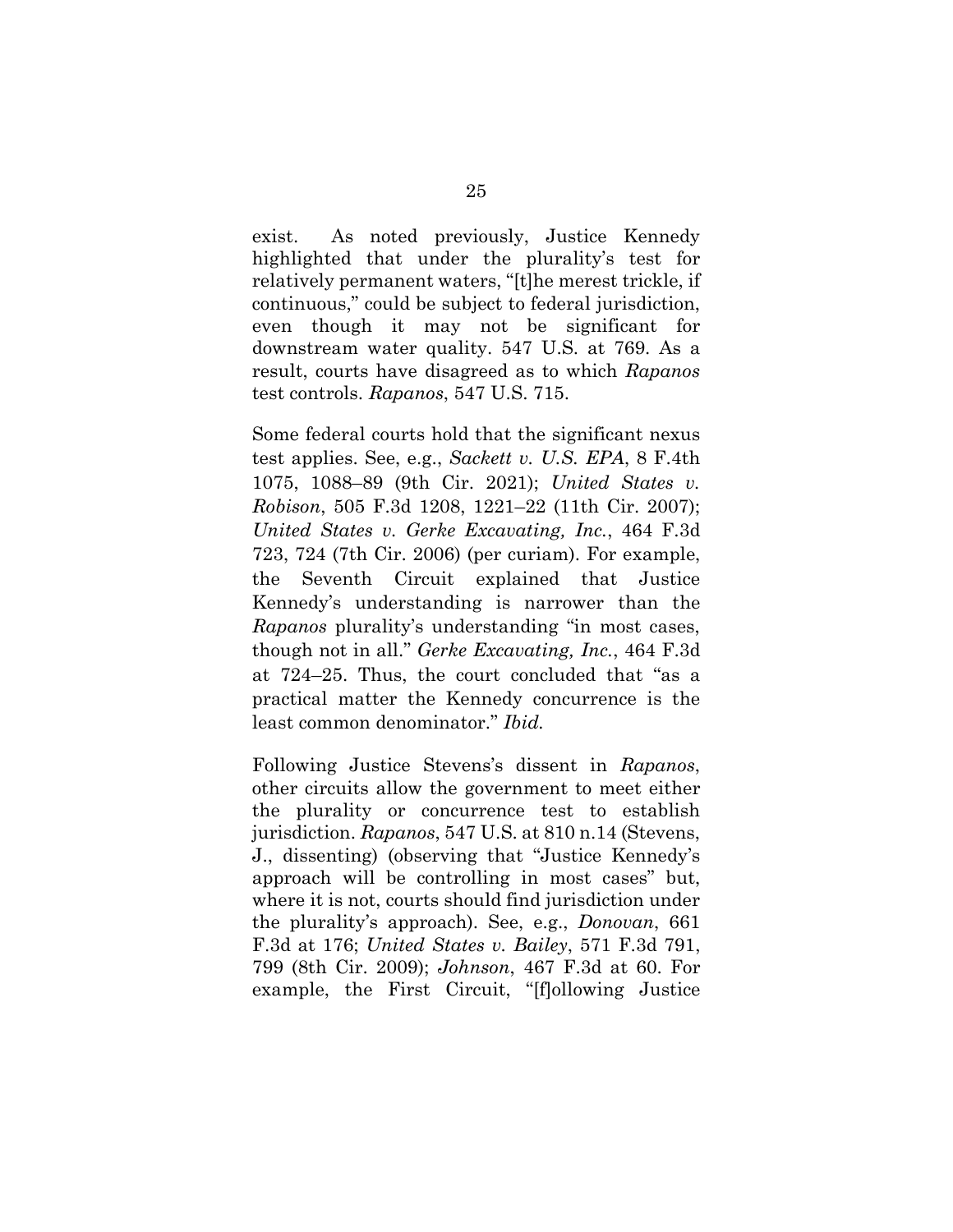Stevens's instruction," concluded that applying one test and then the other "ensures that lower courts will find jurisdiction in all cases where a majority of the Court would support such a finding." *Johnson*, 467 F.3d at 64.

Perhaps most confusing, the Fourth, Fifth, and Sixth Circuits have not identified any governing standard from *Rapanos*. In some cases, these circuits effectively place the burden on regulated entities to demonstrate that features are not jurisdictional under both tests. See *Precon Dev. Corp. v. U.S. Army Corps of Eng'rs*, 633 F.3d 278, 288 (4th Cir. 2011); *United States v. Lucas*, 516 F.3d 316, 325–27 (5th Cir. 2008); *United States v. Cundiff*, 555 F.3d 200, 210 (6th Cir. 2009). This contortion of the CWA, alone, is sufficient to justify the Court's intervention to define "navigable waters." The lack of uniformity in applying *Rapanos*  creates challenges for regulated stakeholders and regulators alike and must be remedied once and for all.

 *B. Of the existing tests, the plurality's test most closely follows congressional intent and Supreme Court precedent.* 

While it has flaws, the relative permanence test appropriately draws a line between waters subject to federal and state regulation, and is the best existing interpretation of the CWA and Supreme Court precedent. Following the significant nexus test as applied in the 2015 Rule, features are pulled into federal jurisdiction that clearly violate the SWANCC holding. *Solid Waste Agency v. United*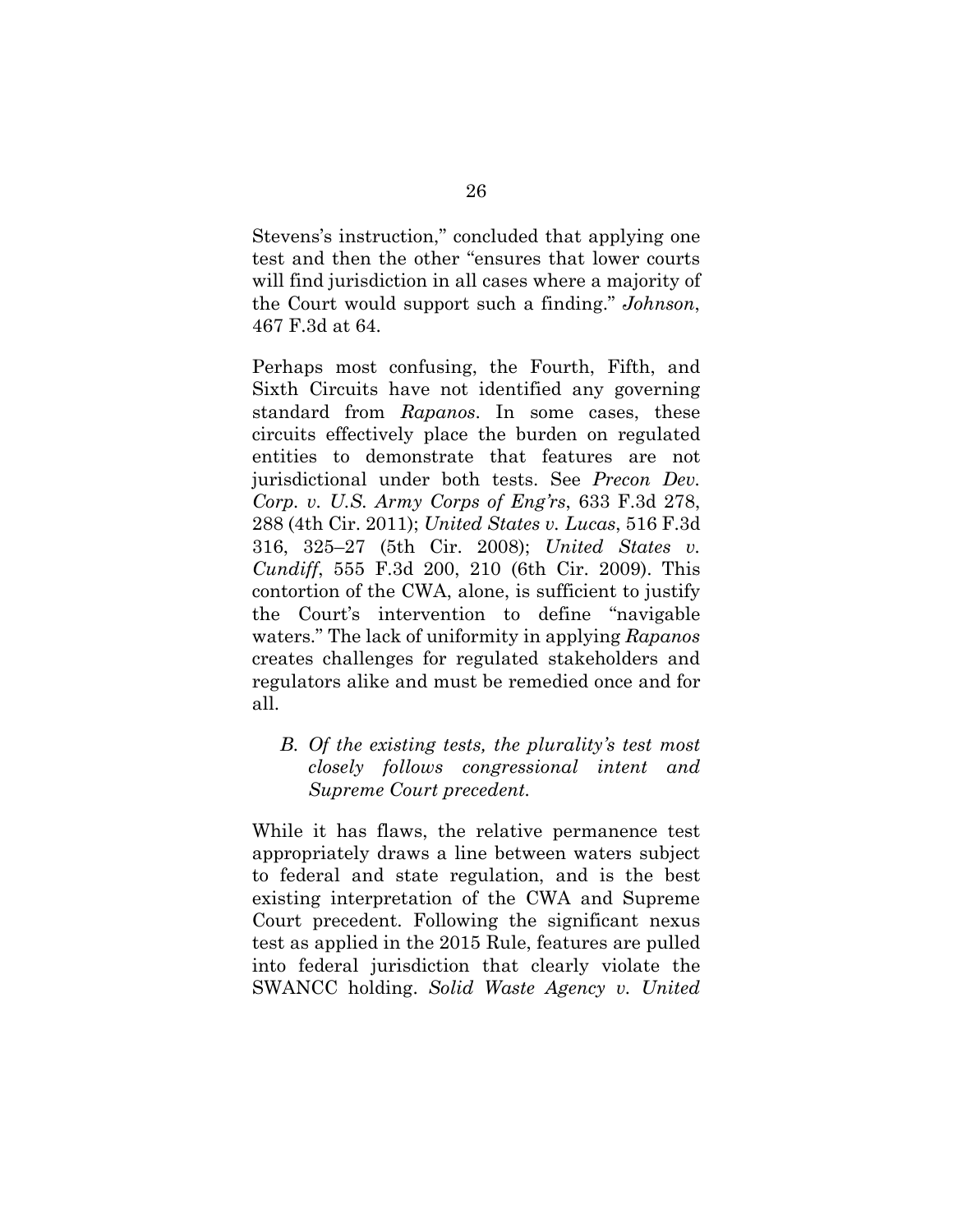*States Army Corps of Eng'rs*, 531 U.S. 159 (2001). In SWANCC, the Court was asked, and declined, to assert jurisdiction over isolated features. *Id.* at 168 ("In order to rule for respondents here, we would have to hold that the jurisdiction of the Corps extends to ponds that are *not* adjacent to open water. But we conclude that the text of the statute will not allow this."). The 2015 Rule, interpreting the significant nexus test, attempted to do just this. The 2015 Rule asserted federal jurisdiction over adjacent features, defined as "bordering, contiguous, or neighboring, including waters separated from other "waters of the United States" by constructed dikes or barriers, natural river berms, beach dunes and the like", going on to define "neighboring" with numeric distance limitations:

((A) All waters located within 100 feet of the ordinary high water mark of a water identified in paragraphs (1)(i) through (v) of this definition. The entire water is neighboring if a portion is located within 100 feet of the ordinary high water mark;

(B) All waters located within the 100-year floodplain of a water identified in paragraphs (1)(i) through (v) of this definition and not more than 1,500 feet from the ordinary high water mark of such water. The entire water is neighboring if a portion is located within 1,500 feet of the ordinary high water mark and within the 100-year floodplain;

(C) All waters located within 1,500 feet of the high tide line of a water identified in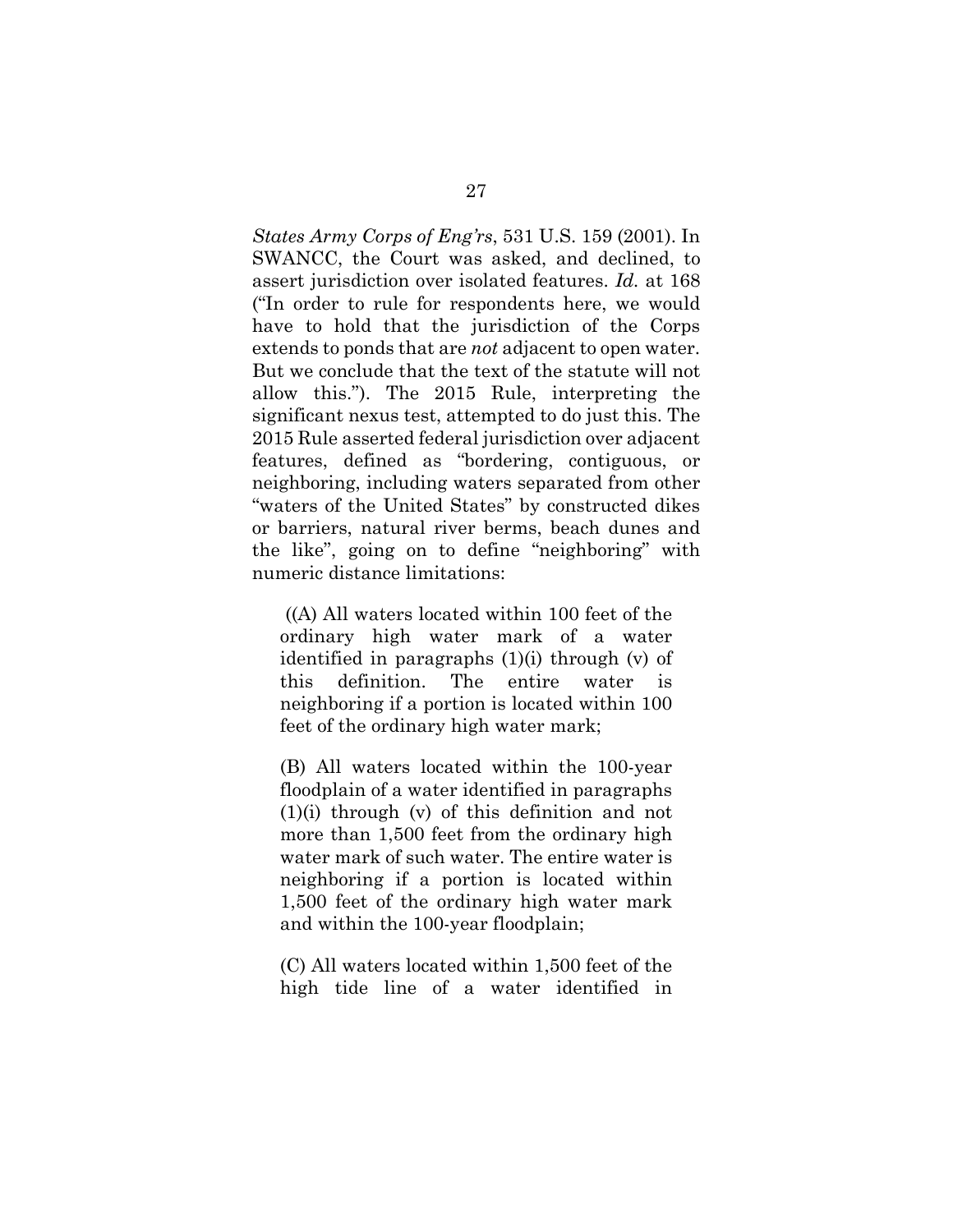paragraphs (1)(i) or (iii) of this definition, and all waters within 1,500 feet of the ordinary high water mark of the Great Lakes. The entire water is neighboring if a portion is located within 1,500 feet of the high tide line or within 1,500 feet of the ordinary high water mark of the Great Lakes.

Clean Water Rule: Definition of "Waters of the United States", 80 Fed. Reg. 37053 (June 29, 2015). Such an unambiguous assertion of jurisdiction to isolated features is a clear departure from *SWANCC*. *See* 531 U.S. 159. Allowing the implementing agencies to follow significant nexus alone or find features jurisdictional under either standard would stretch jurisdiction beyond the limits established by *SWANCC*. *Id.* 

The absence of federal jurisdiction does not correlate to environmental degradation. In 2021, the EPA and Army Corps of Engineers solicited stakeholder input related to the definition of "navigable waters," citing 333 projects that were carried out without 404 permits following the finalization of the 2020 Rule. Defendants' Opposed Motion for Voluntary Remand of the NWPR Without Vacatur and Opposed Motion for Abeyance of Briefing on the 2019 Rule Claims at 36, *Pasqua Yaqui Tribe v. United States EPA*, 2021 U.S. Dist. LEXIS 163921 (D. Ariz. Aug. 30, 2021) (No. 4:20-cv-00255-RM).

16 of the 333 projects were related to grassed waterway construction and maintenance on farms. Grassed waterways are constructed graded channels that are seeded with vegetation. The vegetation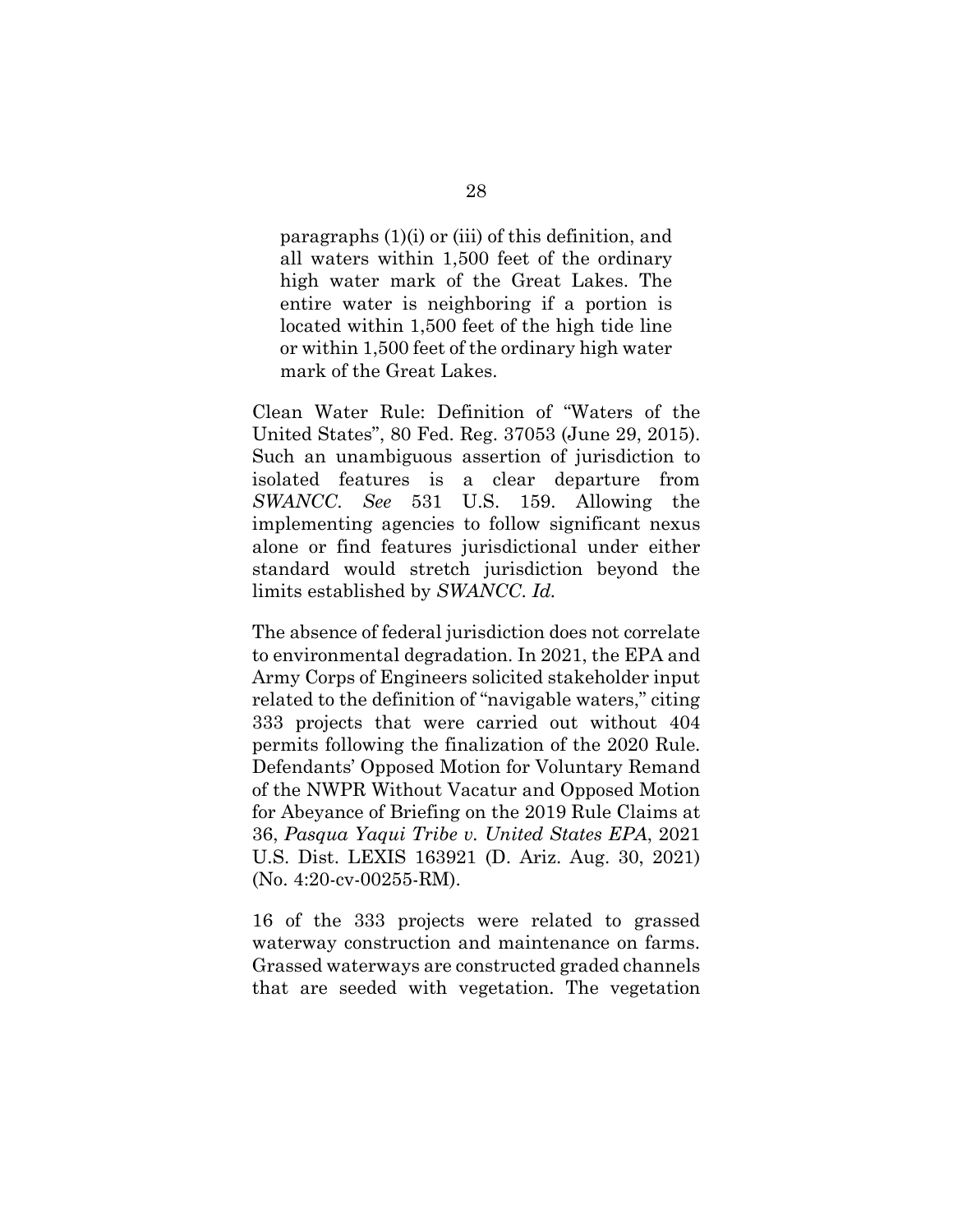slows water flow, allowing the conveyance of agricultural stormwater while preventing sediment erosion. Grassed waterways are utilized on farmland to reduce topsoil erosion following precipitation events. Individually designed and seeded with grass to transport water slowly out of an area to a stable outlet, these features are implemented as a valuable tool to conserve soil and water quality. A well-maintained grassed waterway holds soil in place and acts as a natural water filter. The maintenance of these features is necessary to ensure their continued ecological benefit. The requirement of a 404 permit to maintain these features in no way increases the environmental value of these projects, and if anything may serve as a deterrent to voluntary on-farm conservation.

Should the Court decline to adopt the "*Rapanos* twostep" presented in Section I., NCBA requests the Court altogether abandon the significant nexus test and rely solely on the plurality's test in *Rapanos*.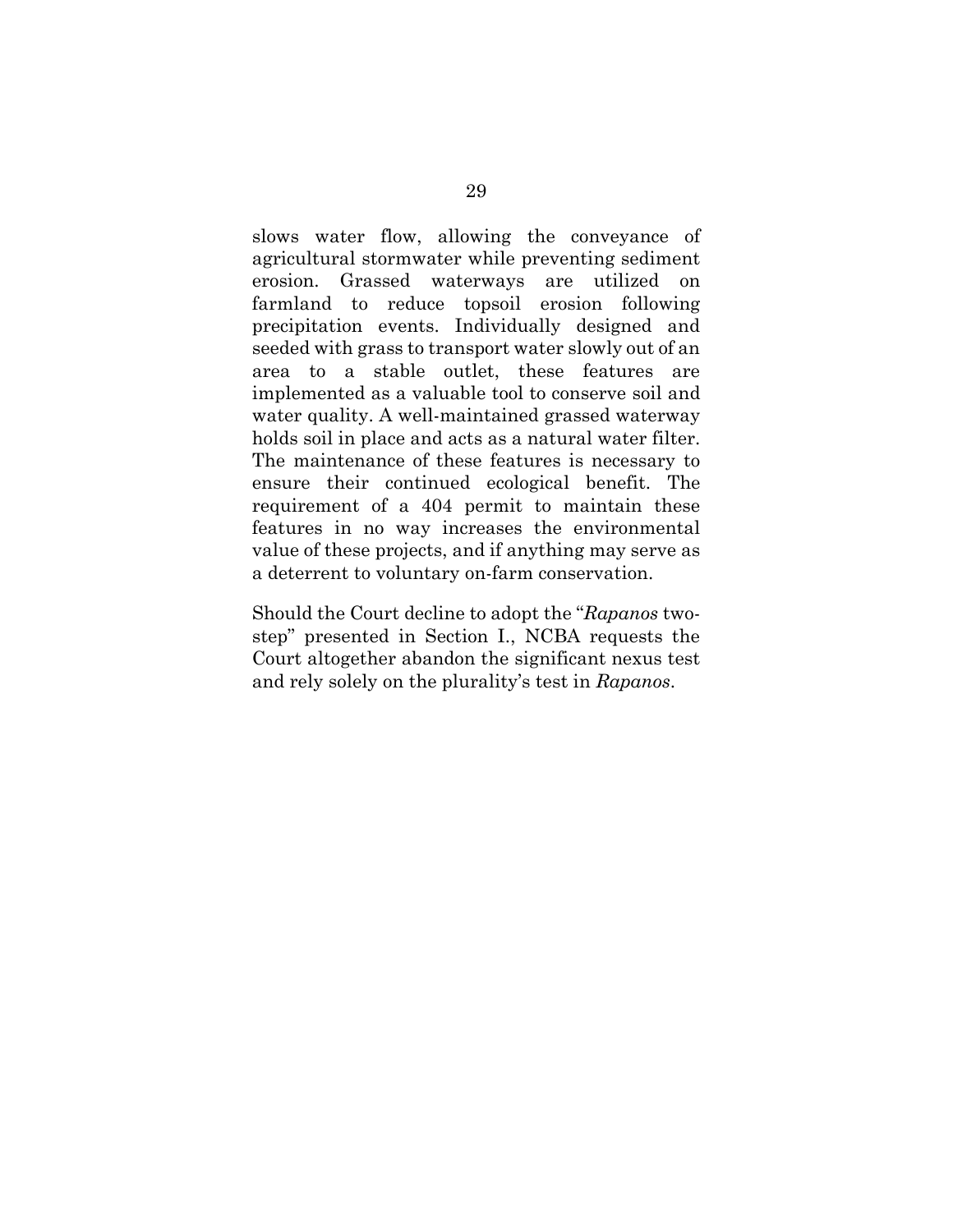#### **CONCLUSION**

NCBA offers that the Court should combine both *Rapanos* tests. Doing so would limit federal jurisdiction to only those waters that are properly federal while leaving smaller and less significant features to state authority. The significant nexus test supports the utilization of visual indicators – giving land managers a way to assess whether a feature on their property is potentially jurisdictional. The relative permanence standard adds to this, ensuring that the agencies are only regulating features which provide a notable contribution of surface water to downstream water quality. Combining the tests and requiring that features satisfy both is the best way to curb the negative impacts highlighted by the justices – no federal regulation of "the merest trickle" or dry features that hardly convey surface water, and a jurisdictional scope that follows the *Riverside Bayview* and *SWANCC* precedents. *United States v. Riverside Bayview Homes, Inc.*, 474 U.S. 121 (1985); *Solid Waste Agency v. United States Army Corps of Eng'rs*, 531 U.S. 159 (2001). Our recommended twostep process ensures that the feature subject to federal regulation contains both the visual indicators demonstrative of a significant nexus in addition to a contribution of surface water that constitutes a relatively permanent flow to navigablein-fact water.

Should the Court decline to adopt the "*Rapanos* twostep", it should hold the plurality's relatively permanent test the sole standard for federal jurisdiction under the Act. The relative permanence